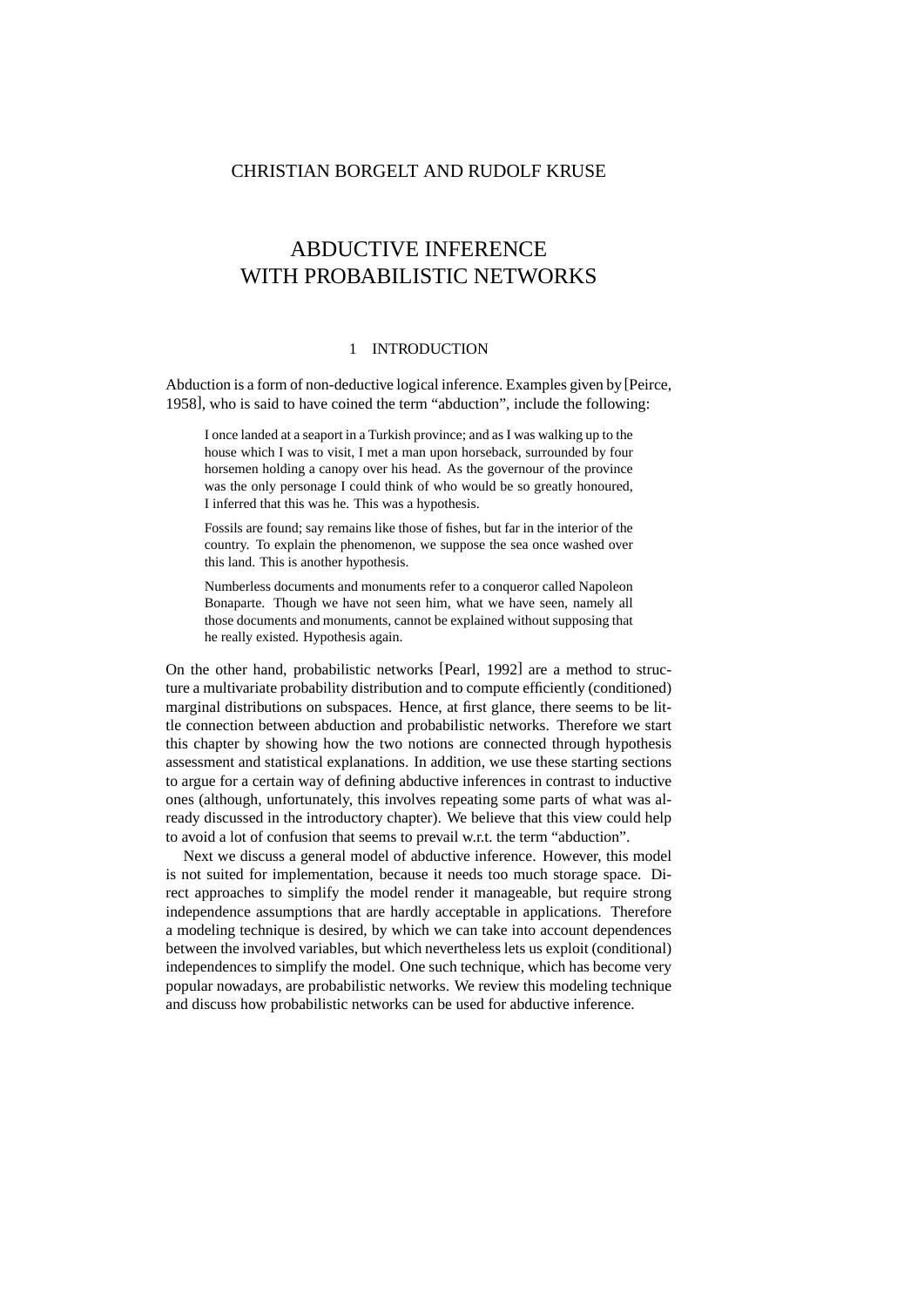#### 2 OUR CATEGORIZATION OF LOGICAL INFERENCES

Logic, in the most general sense, describes the structure of languages in which one can argue. That is, logic is the (formal) theory of arguments, where an *argument* is a group of statements that are related to each other. An argument consists of one statement representing the *conclusion* and one or more statements that give reasons supporting it. The latter statements are called *premisses* [Salmon, 1973]. The process of deriving the conclusion from the premisses (using an argument) is called an *inference*. Arguments are studied by analyzing the *inference rule* used to draw the inference. Such rules are usually stated in the form of *argument schemes*. For example, the well-known inference rule of *modus ponens* is characterized by the following argument scheme:

$$
\begin{array}{c}\nA \rightarrow B \\
\hline\nA \\
\hline\nB\n\end{array}
$$

If a given argument can be constructed from this scheme by replacing  $A$  and  $B$ with suitable statements, then the *modus ponens* was used to draw the inference.

As already said in the introduction, abduction is a form of logical inference. Therefore, in this section we briefly study the specific properties of *abductive* inferences in contrast to *deductive* and *inductive* inferences (as we see them) by discussing their characteristic features. We do so, because our interpretation of the term "abduction" is a specific one that differs (although only slightly) from explications given by some other authors. Thus, the main aim of this section is to avoid confusion by introducing precise notions. For a more detailed discussion of other categorizations of logical inferences and especially of other criteria to distinguish between induction and abduction than those we use, see the introductory chapter.

### *2.1 Deduction and Reduction*

Łukasiewicz showed (according to [Bochenski, 1954]), that all logical inferences can be divided into two classes, which he called *deduction* and *reduction*. The idea underlying this division is the following: By exploiting logical equivalences we can modify the premisses of all arguments in such a way that arguments with only two premisses result. One of these premisses is a *conditional* or an *implication* (an if-then-statement), the other is equivalent either to the antecedent or to the consequent of this conditional. Written as argument schemes these two cases look like this:

Deduction:

\n
$$
A \rightarrow B
$$
\nReduction:

\n
$$
A \rightarrow B
$$
\n
$$
\frac{B}{A}
$$

(To avoid some technical problems, we implicitly assume throughout this chapter that conditionals may or may not be (multiply) universally quantified. This saves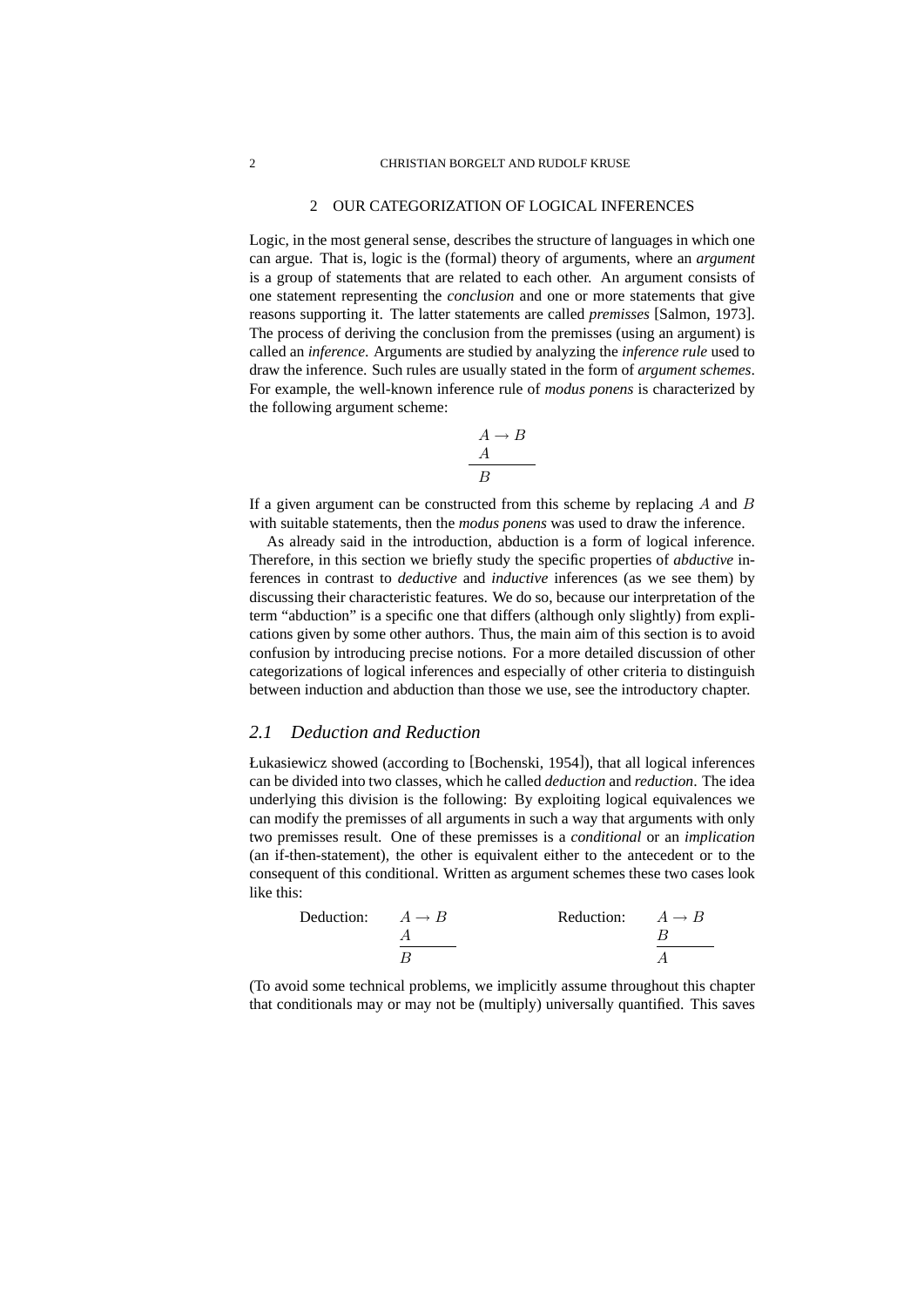the (always possible) derivation of e.g.  $A(c) \rightarrow B(c)$  from  $\forall x : A(x) \rightarrow B(x)$  for some appropriate constant c.)

Obviously, both of these inference rules are based on the logical tautology  $((A \rightarrow B) \land A) \rightarrow B$ . However, they use it in different ways. The first scheme is the *modus ponens* in its usual form. It corresponds exactly to the tautology, since the inference is drawn in the direction of the implication from  $A$  to  $B$ . The second scheme looks like some kind of reversal of the first, since the inference is drawn in the opposite direction. In the following we briefly study the properties of these two kinds of inferences.

**Deduction** serves the purpose to make explicit all truths that are determined by a set of statements. We can find these truths by constructing appropriate deductive arguments. Deduction is the basis of the hypothetico-deductive method used in science [Hempel, 1966]: A set of statements, the so-called *axioms*, is fixed. Then one tries to find all consequences of the axioms using deductive inferences (in which conclusions derived earlier can also be used as premisses). In the natural sciences these consequences are eventually compared to experimental findings to check the validity of the axioms (which, if the predicted experimental results do not show up, are refuted by applying the *modus tollens*). (A more detailed discussion can be found in the section on Peirce's inferential theory in the introductory chapter.) For this method to be acceptable, it is necessary that deductive inferences yield only true statements provided that the premisses are true. This can be guaranteed only, if no information is added to the information already present in the premisses. (If information was added, we could not guarantee the truth of the conclusion, simply because we would not know whether the additional information is correct.) Obviously deduction fulfills these requirements. Thus, the basic properties of deduction are that it is infallible, but it does not tell us anything new (w.r.t. the premisses). These properties are a consequence of the fact that deductive inferences corresponds exactly to tautologies.

**Reduction** serves the purpose to find explanations for statements that describe e.g. observations made. Obviously, the second premiss of a reductive argument can be obtained from the first premiss (the conditional) and the conclusion by a deductive inference. This is the rationale underlying reductive arguments: The premiss B becomes a logical consequence and is thus "explained" by the conclusion (provided the other premiss, i.e., the conditional, is given). However, there is a serious drawback: Reductive inferences are not truth preserving. Indeed, this type of inference is well-known in (deductive) logic as the fallacy of confirming the consequent [Salmon, 1973]. The conclusion may be false, even if both premisses are true. This is not surprising, since information about the statement  $A$  is added, namely, that it is not possible that  $A$  is false if  $B$  is true (although the conditional would be true in this case). Obviously, this additional information could be false. Thus, the basic properties of reduction are that it is fallible, but as a compensation it tells us something new (w.r.t. the premisses). These properties are a consequence of the fact that there is no tautology to which reductive inferences correspond.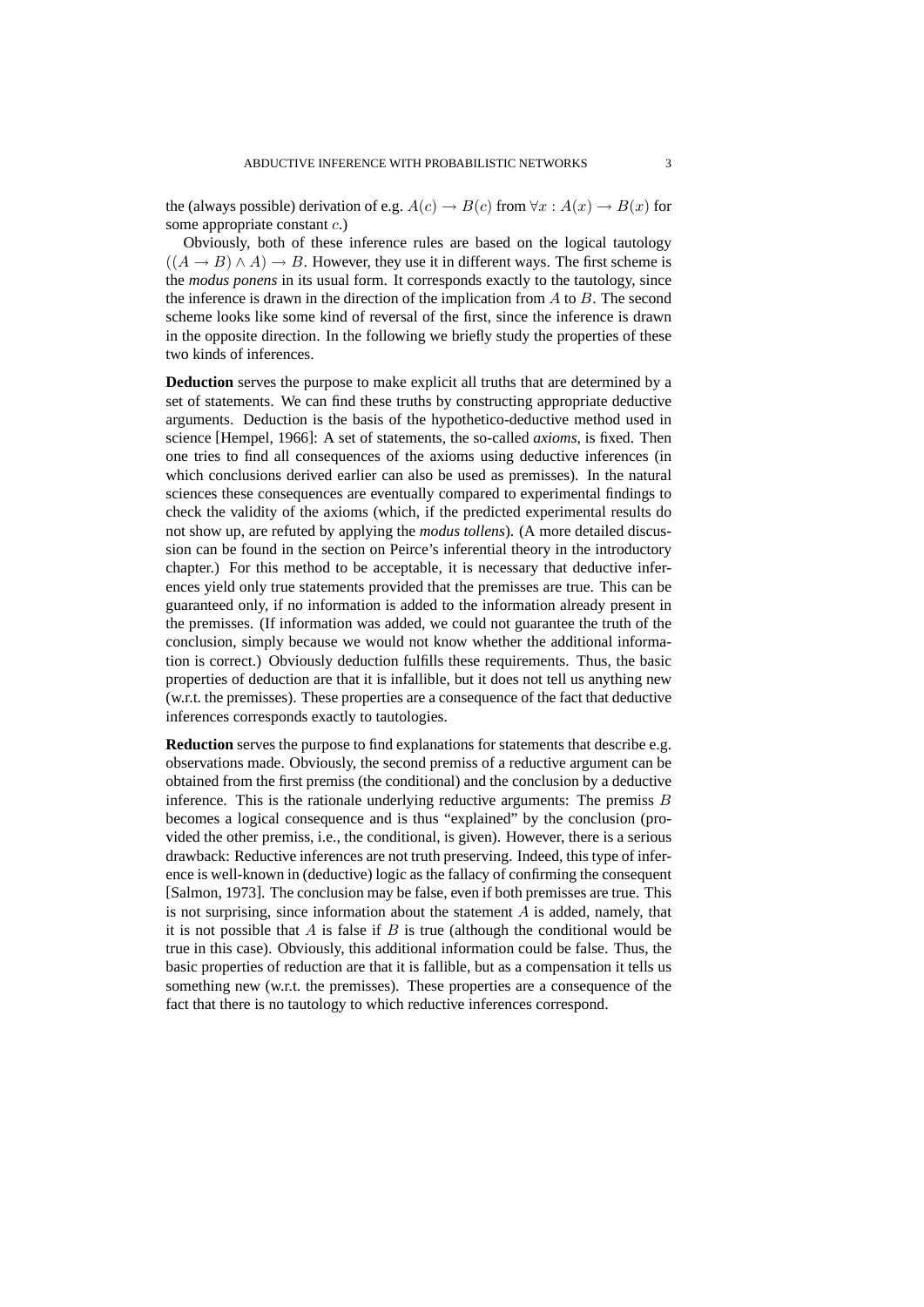## *2.2 Induction and Abduction*

Often abduction is defined as what we (following Łukasiewicz) called reduction. All explanatory inferences, that is, all inferences yielding conclusions from which one of the premisses can be derived deductively (given the other premiss) are then called abductive. This approach is closely connected to the tradition of calling all non-deductive arguments inductive arguments [Salmon, 1973], which seems to go back to Aristotle [Losee, 1993] (see section 2.1 of the introductory chapter for a more detailed discussion of this view).

Another approach, which traces back to [Peirce, 1958], contrasts induction and abduction by associating them with different argument schemes, namely:

| Induction: |                   | Abduction: $A \rightarrow B$ |  |
|------------|-------------------|------------------------------|--|
|            |                   |                              |  |
|            | $A \rightarrow B$ |                              |  |

(Obviously it can be argued that both schemes are based on the aforementioned tautology  $((A \rightarrow B) \land A) \rightarrow B$ .) More details on this view can be found in section 2.2 of the introductory chapter of this book.

Although we are more sympathetic to the second approach, we consider both to be unacceptable. The first we reject, because it does not provide grounds on which to distinguish between induction and abduction (see also below). However, the two notions are not used interchangeably. In practice a distinction is made (although it is often rather vague).

The second approach we reject because of the strange form given to the argument scheme of inductive inference, since it leads to all kinds of problems. In the first place, where does the conclusion come from? It is not part of the premisses as in the other two argument schemes. Why is " $A \rightarrow B$ " the conclusion and not " $B \rightarrow A$ "? (Obviously this depends on the order of the premisses, i.e., on something that is irrelevant to the other two schemes.) If the resulting conditional is  $(university)$  quantified<sup>1</sup>, but the premisses are not, how are the constants chosen that are to be replaced by variables? However, a more important objection is the following: Łukasiewicz showed (according to [Bochenski, 1954]) that induction is only a special case of reduction. A simple example (taken from [Bochenski, 1954]) will make this clear: Let us assume that we experimented with three pieces of phosphorus,  $a$ ,  $b$ , and  $c$ , and found that they caught fire below 60 $^{\circ}C$ . We infer that all pieces of phosphorus behave in this fashion. What is the argument scheme of this inference? Obviously it is the following:

> If all pieces of phosphorus catch fire below  $60^{\circ}$ C, then  $a, b$ , and  $c$  will. a, b, and c catch fire below  $60^{\circ}C$ .

All pieces of phosphorus catch fire below  $60^{\circ}$ C.

<sup>&</sup>lt;sup>1</sup>As already said above, we implicitly assume that all conditionals may or may not be (multiply) universally quantified.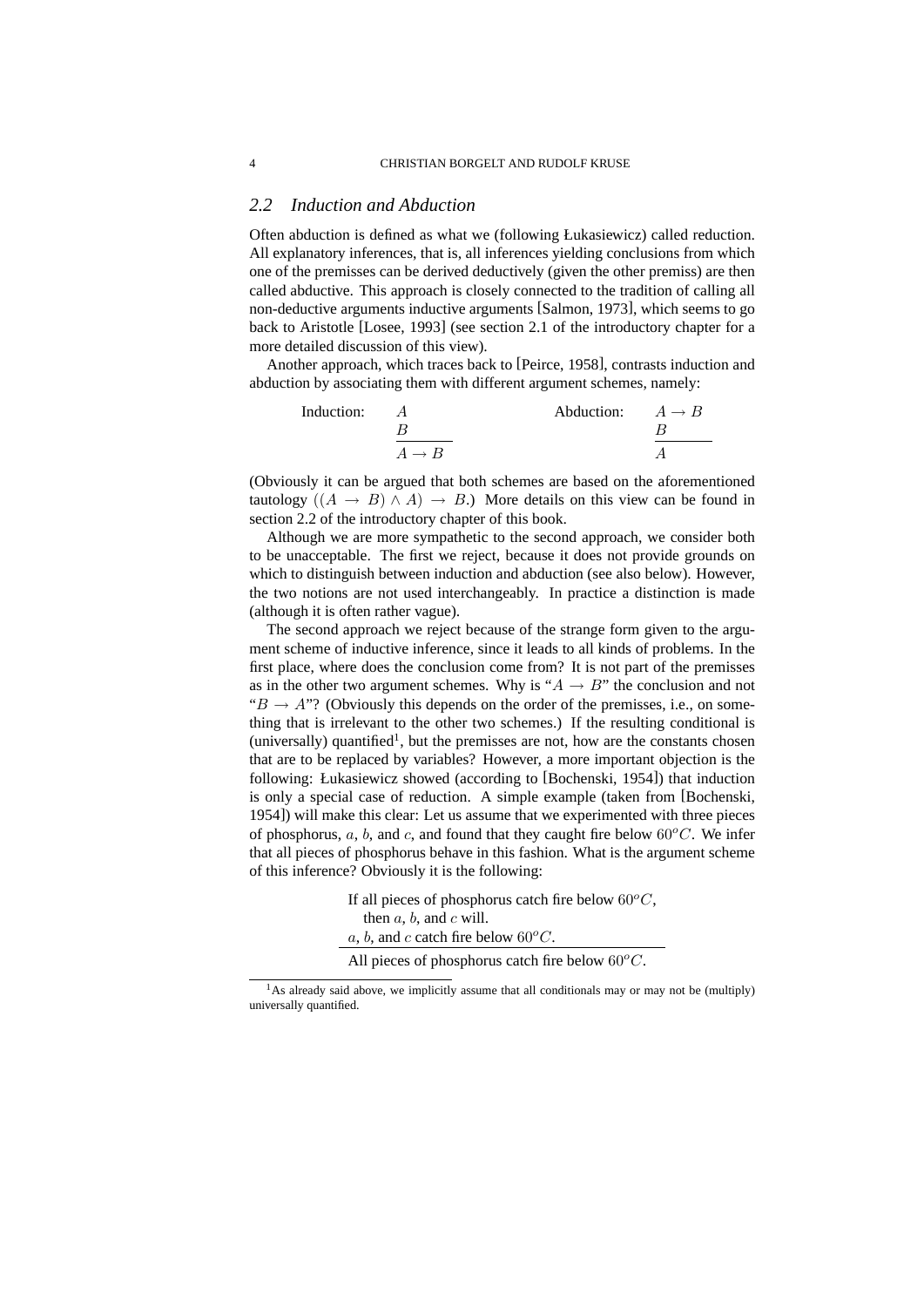Clearly, this is a reduction. Thus, induction and abduction, the latter of which is characterized by the reductive argument scheme in the second approach, would be indistinguishable. Or, to put it differently: It sounds unreasonable to call the same inference once an induction and once an abduction depending on the form of the argument scheme, if the schemes can be transformed into each other. Note also, that seeing induction as a special case of reduction removes the problem how we arrive at the special form of the conclusion: It is a part of the first premiss. Of course, we now face the problem where the first premiss comes from. However, it is not a problem of logic where the premisses come from. In logic they are always assumed to be given and it is merely studied how the conclusion is derived from them. We see it as an advantage that the problem of how to generate the hypotheses that enter the inferences is removed from the realm of logic. (Describing induction as an inference leading from A and B to  $A \rightarrow B$  is a trial to incorporate the hypothesis generation process into  $logic$ .)<sup>2</sup>

In contrast to the approaches discussed above, our own distinction between induction and abduction refers to [Popper, 1934]<sup>3</sup>:

An inference is usually called an inductive inference or an induction, if it goes from *particular statements*, which describe e.g. observations, experiments, etc., to *general statements*, i.e., to hypotheses and theories.

That is, we do not base our distinction on the argument scheme used, since for both induction and abduction it is the reductive scheme, but on the type of the statement inferred, which indeed differs for these two types of inferences.

Note that this distinction is not contained in the second approach discussed above. If we conclude from A and B that  $A \rightarrow B$ , we will not necessarily have inferred a general statement. If A and B are particular statements, then  $A \rightarrow B$  is also a particular statement (provided no quantifier is added). That it is often seen as a general statement nevertheless is due to the fact that general laws often come in the form of conditional statements. However, that a statement is a *law*, i.e., that it is valid in general, is expressed by variables and quantifiers. Of course, we could require the conclusion to be universally quantified, but, as already indicated, which constants are to be replaced by variables is completely arbitrary and not determined by logical rules.

With induction being an inference leading to a general statement, it is natural to define abduction as its counterpart [Borgelt, 1992]:

Abduction is a reductive inference in which the conclusion is a particular statement.

Using a notion of formal logic, we may also say that abduction is a reductive inference with the conclusion being a *ground formula*. That is, the conclusion must

<sup>2</sup>Thus we place ourselves in the tradition that distinguishes the *context of discovery* and the *context of justification* of (scientific) hypotheses [Losee, 1993] and declare that logic belongs to the latter.

<sup>3</sup>Our translation from the German, italics in the original.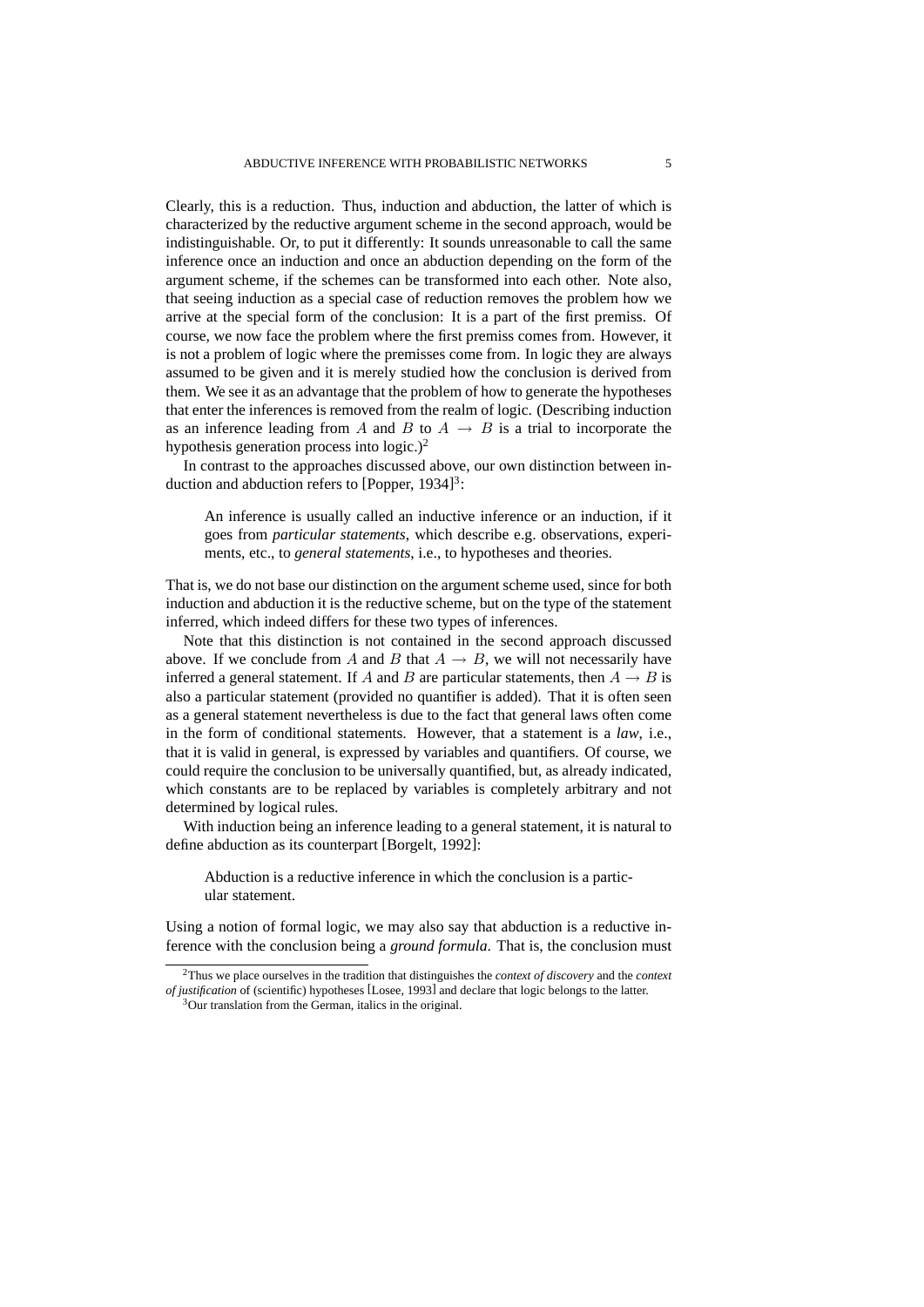not contain variables, neither bound nor free. Using a term introduced in the introductory chapter, we can say that we define abduction by requiring that the set of *abducibles* must contain only ground formulae of a given formal language. We do not admit existentially quantified formulae (as some other authors do), since  $\exists x : A(x)$  is equivalent to  $\neg \forall x : \neg A(x)$  and thus tantamount to a general statement. By the restriction to ground formulae we want to make explicit that specific facts are inferred and *not* general laws (for which we need variables and quantifiers). In contrast to this, induction infers general laws and *not* specific facts.<sup>4</sup> Hence, with induction one generalizes observations, with abduction one learns about unobserved or even unobservable (particular) facts.

One may ask why an analogous distinction is not made for deductive inferences. To this we reply that such a distinction *is* made in the theory of the hypotheticodeductive method of science. This distinction is necessary, because only particular statements can be confronted with experimental findings. We can never observe directly a general law [Popper, 1934]. Thus we need to distinguish inferences which, for example, derive statements of lower generality from statements of higher generality (in order to find more specific theories) from inferences which yield particular statements (which can be tested in experiments). However, as far as we know, there are no special names for these two types of deductive inferences and thus this distinction may slip attention. Unfortunately a closer inspection of this astonishingly far reaching analogy is beyond the scope of this paper.



Figure 1. Categories of logical inferences.

The classification scheme for logical inferences we arrived at is shown in figure 1. The distinction between abductive and reductive inferences is based on the form of the argument scheme, the distinction between inductive and abductive inferences is based on the form of the conclusion. This scheme looks very much like the one discussed in the section on Peirce's syllogistic theory in the introductory chapter. However, it should be noted that the distinction in the non-deductive branch is based on a different criterion and hence the two schemes are not identical.

<sup>&</sup>lt;sup>4</sup>It can be seen from the examples given by [Peirce, 1958] that he must have had something like this in mind, since in his examples of abductive arguments the result is a particular statement, see e.g. the examples cited in the introduction. However, he may have permitted existentially quantified formulae.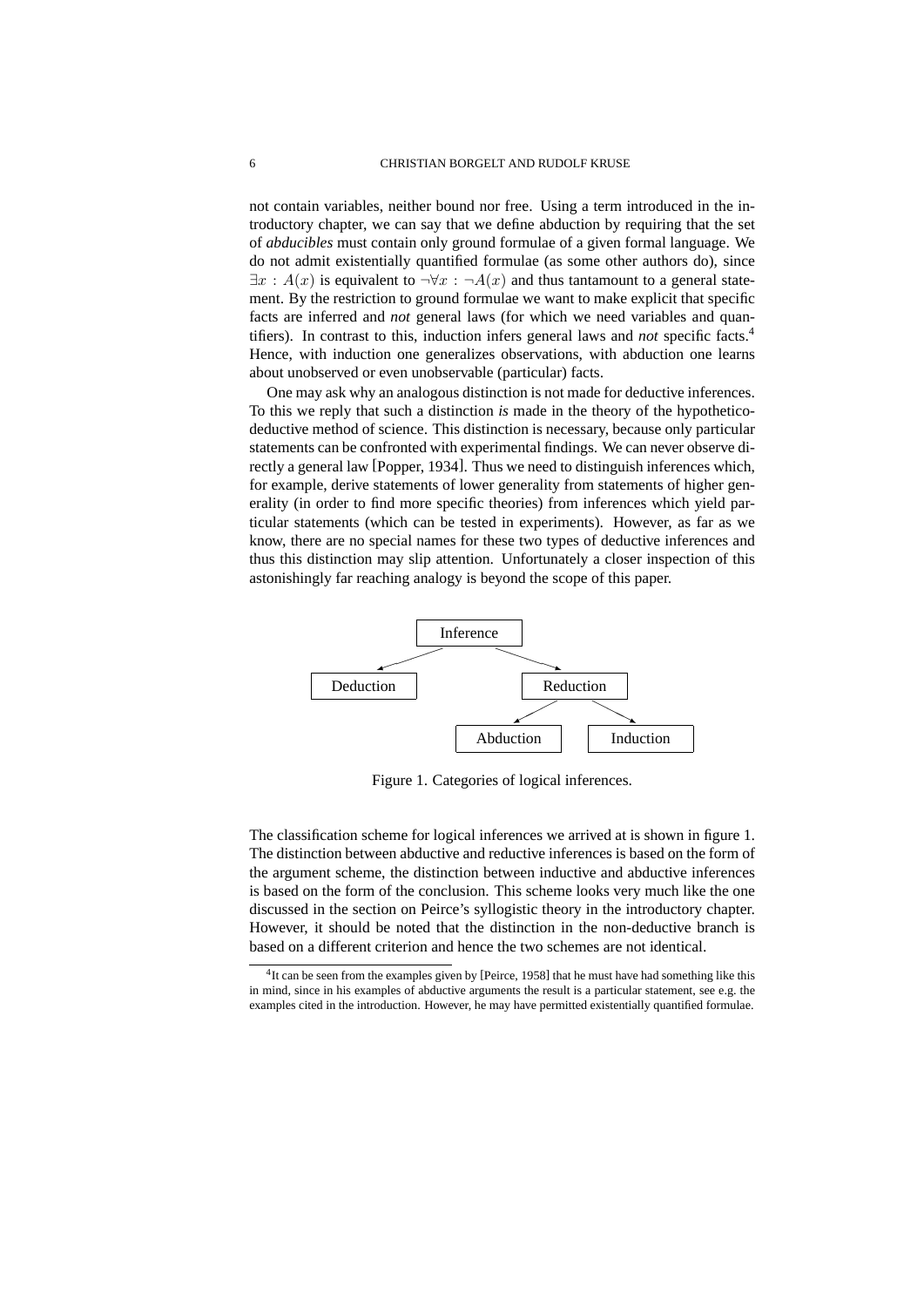#### 3 HYPOTHESIS ASSESSMENT

As already mentioned above, a reductive—and thus an abductive—inference can yield a false conclusion, even if the premisses are true. This is usually made explicit by calling the conclusion of a reductive argument a *hypothesis* or a *conjecture*. Of course, we do not want our conclusions to be wrong. Therefore we look for criteria to assess the hypotheses obtained by reductive arguments in order to minimize the chances that they are wrong. This is a perfectly reasonable intention. However, it has lead to fairly unpleasant situation: One of the main problems why there is such confusion about what the term "abduction" means is the fact that nearly nobody distinguishes clearly between the logical inference and the assessment of its result. This can already be seen from a frequently used characterization of abduction, namely, that it is an "inference to the best(!) explanation" (cf., for example, [Josephson and Josephson, 1996]). That is, not all explanatory inferences (even if their conclusions are only ground formulae, see above) qualify as abductive inferences. To qualify, they must yield a "better" explanation than all other explanatory inferences (or at least an equally good one). However, it is clear that depending on the domain of application different criteria may be used to specify what is meant by "best". Thus it is not surprising that there are as many different interpretations of the term "abduction" as there are criteria to assess hypotheses. In the preceding section we tried to give a purely logical definition of the term *abduction*, which enables us to study now in a systematic way different criteria to assess hypotheses without introducing any ambiguity w.r.t. the term "abduction".

We do not claim our list of criteria to be complete, but only give some examples in order to make clear the main difficulties involved. (Note that for the most part of this section we do not distinguish between abduction and induction, since the criteria studied apply to all reductive arguments.) More details on hypothesis assessment can be found in the introductory chapter.

**Relation between antecedent and consequent.** If we require only that a reductive argument explains its second premise by yielding a hypothesis from which it can be derived deductively (given the conditional), a lot of useless or even senseless "explanations" are possible. For example, consider the conditional "If sparrows can fly, then snow is white." (which, from a purely logical point of view, is true due to the "material" implication). However, we are not satisfied with the explanation "sparrows can fly", if we try to figure out why snow is white, because we cannot see any connection between the two facts. The situation gets even worse, if we replace the antecedent by a contradiction, since: *ex contradictio quodlibet* (from a contradiction follows whatever you like). Therefore, from a logical point of view, a contradiction is a universal explanation.

The problem is that we want an explanation to give a reason, or even better, a cause for the fact to be explained.<sup>5</sup> However, "reason" and "cause" are semantical

<sup>&</sup>lt;sup>5</sup>Here the difference between the if-then in logic and the if-then in natural language is revealed most clearly. In natural language most often a causal connection or a inherence relation is assumed between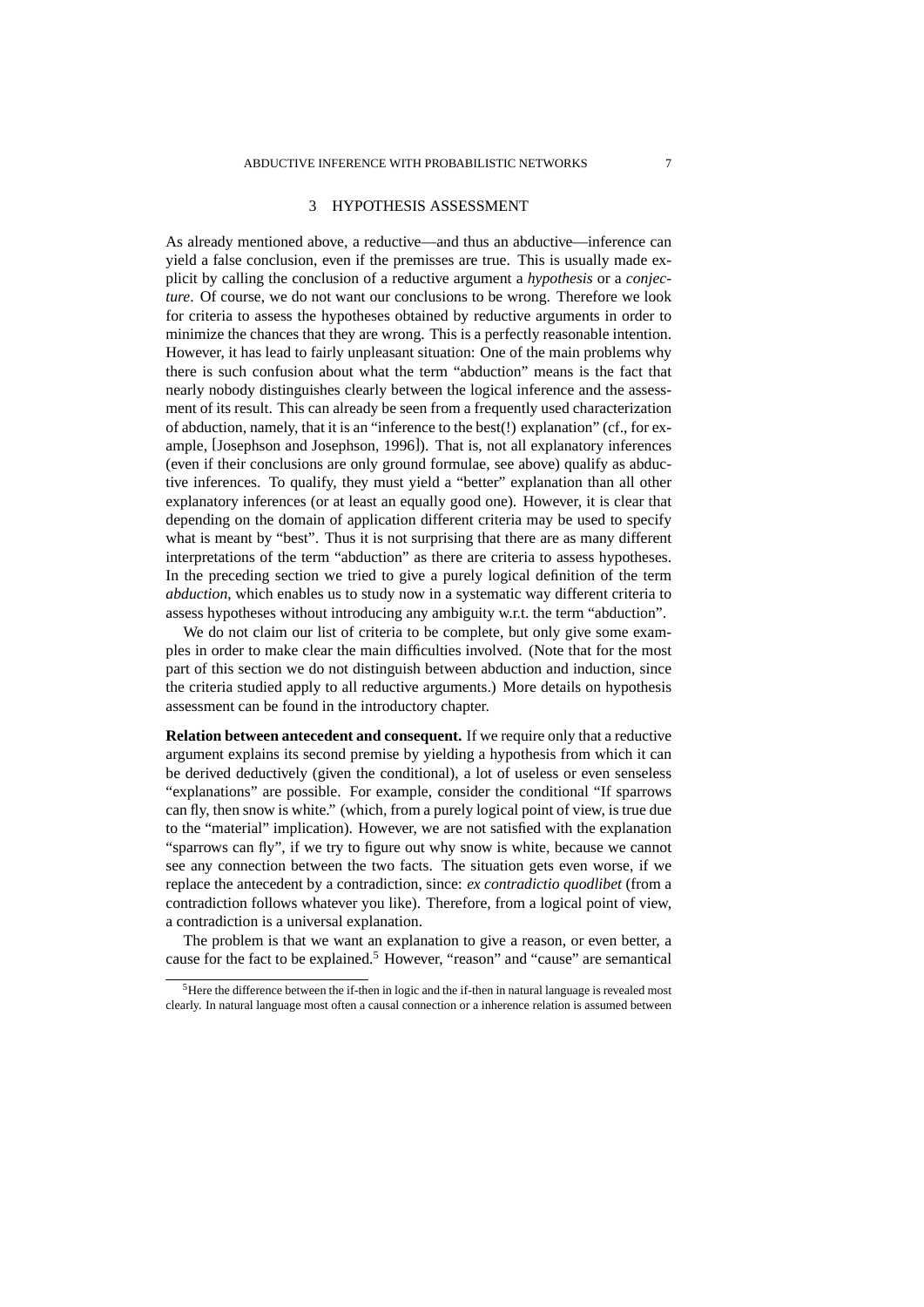notions, referring to the *meaning* of statements. Yet the meaning of statements cannot be captured by formal logic, which handles only the "truth functionality" of compound statements.

**Relation to other statements.** Usually drawing an inference is not an isolated process, but takes place in an "environment" of other statements, which are known or at least believed to be true. These other statements can (but need not) have a bearing on the conclusion of a reductive argument. They may refute or support it. For example, the fact that clouds are white may be explained by the hypothesis that they consist of cotton wool. However, we also know that cotton wool is heavier than air. Thus we can refute the hypothesis (although indirectly, since we need a (deductive) argument to make the contradiction explicit). On the other hand, if we observe white animals, we may conjecture that they are swans. This conjecture is supported, if we learn also that the animals can fly and have orange bills. That is, a hypothesis gets more plausible, if several reductive arguments lead to it.

**Parsimony (Ockham's razor).** Not only do we want explanations to give reasons or causes and to be compatible with our background knowledge, we also want them to be as simple as possible. For example, suppose that your car does not start and that the headlights do not come on. Considering as explanations that both headlights are burned out *and* that the starter is broken or that simply the battery is empty, you would surely prefer the latter. The rationale of this preference is expressed in Ockham's razor<sup>6</sup>: *pluralitas non est ponenda sine necessitate*, that is, multiple entities should not be assumed without necessity. (Note that this is also a semantic criterion, although it may be turned into a syntactical one by fixing the formal language and introducing a measure of complexity for the formulae.)

**Probability.** Consider the following two abductive arguments:

Water is (1) a liquid, (2) transparent, and (3) colorless. This substance is (1) a liquid, (2) transparent, and (3) colorless.

This substance is water.

Tetrachloromethane is (1) a liquid, (2) transparent, and (3) colorless. This substance is (1) a liquid, (2) transparent, and (3) colorless.

This substance is tetrachloromethane.

W.r.t. the criteria mentioned above they are equivalent. Nevertheless we prefer the first, since in daily life we deal with water much more often than with tetrachloromethane. Due to this difference in frequency we judge the first conclusion to be much more *probable* than the second. This is one way in which the notion of *probability* enters our discussion, namely as a means to assess hypotheses.

the antecedent and the consequent of a conditional. In formal logic, no such assumption is made. <sup>6</sup>William of Ockham, 1280–1349.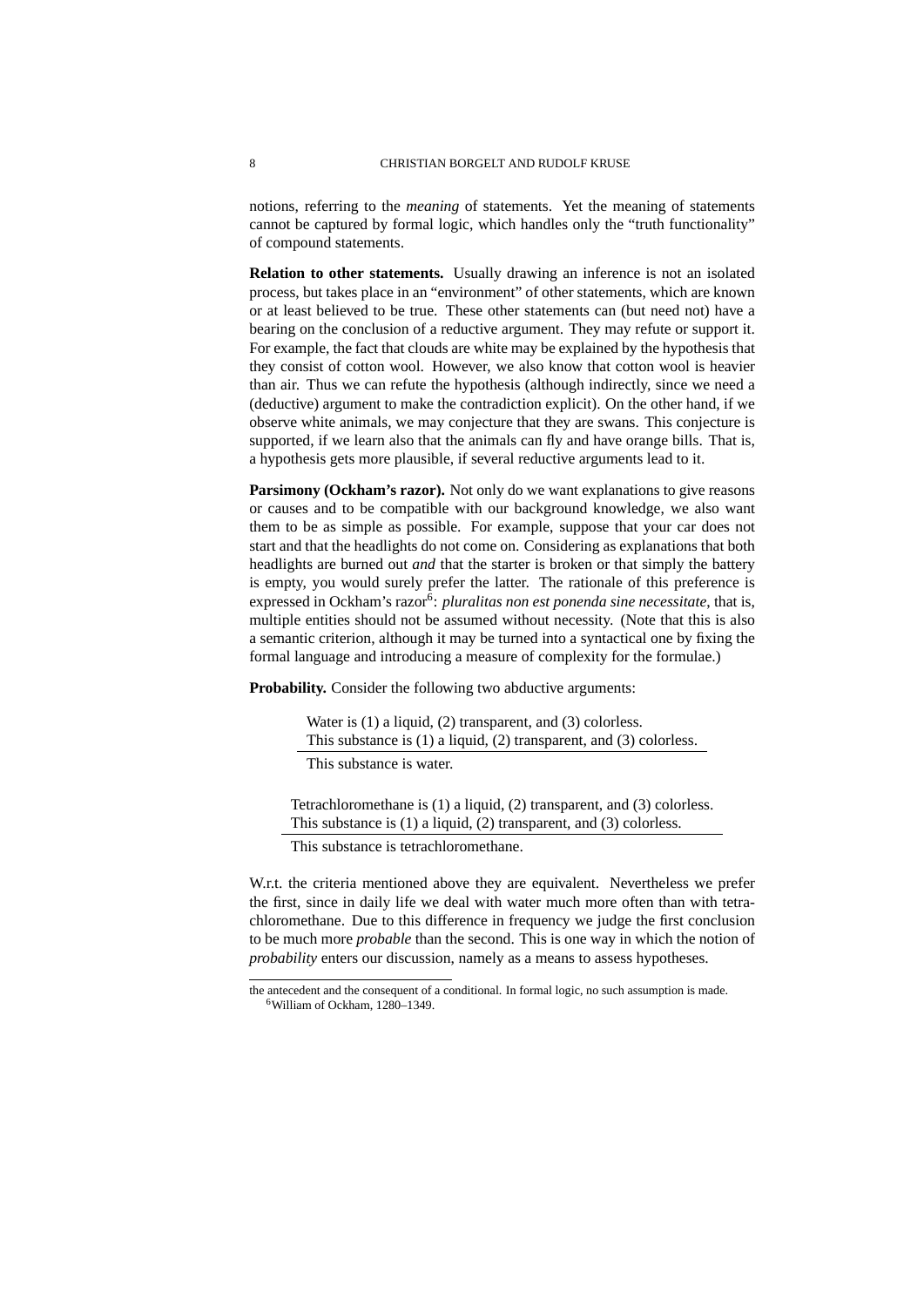## PROBABILISTIC INFERENCES

Up to now we assumed implicitly that the conditional that appears in deductive as well as in reductive arguments is known to be absolutely correct. However, in real world applications we rarely find ourselves in such a favorable position. To quote a well-known example: Even the statement "If an animal is a bird, then it can fly." is not absolutely correct, since there are exceptions like penguins, ostriches etc. To deal with such cases—obviously, confining ourselves to absolutely correct conditionals would not be very helpful—we have to consider statistical syllogisms, statistical generalizations, and (particular) statistical explanations.

# *4.1 Statistical Syllogisms*

By *statistical syllogism*, a term which was already mentioned in the introductory chapter, we mean a deductively shaped argument, in which the conditional is a statistical statement. For example, consider the following argument:

> 80% of the beans in box  $B$  are white. This bean is from box B. This bean is white.

(To make explicit the conditional form of the first premise, we may rewrite it as: "If x is a bean from box B, then x is white (with probability 0.8).")

The most important thing to note here is that with a statistical conditional a deductively shaped argument loses its distinctive mark, namely, it is no longer infallible. Since 20% of the beans in box  $B$  are not white, the conclusion may be false, even though the premisses are true. It would be a genuine deductive argument only, if the probability in the conditional were 1 (this is why we only called it a *deductively shaped* argument).

Nevertheless we are rather confident that the conclusion of the argument is true, since the probability of the bean being white is fairly high (provided the bean was picked at random). We may express this confidence by assigning to the conclusion a *degree of belief* (or a *degree of confidence*) equal to the probability stated in the conditional. We may even call this degree of belief a probability, if we switch from an *empirical* (or sometimes called *frequentistic*) interpretation of probabilities to a *subjective* (or *personalistic*) interpretation [Savage, 1954], or if we interpret the argument as a rule for decisions, which is to be applied several times. In the latter case the degree of belief measures the relative frequency of those cases in which a decision made according to this rule is correct (and thus can be seen as an empirical probability).<sup>7</sup>

<sup>7</sup>Note that we cannot interpret the number 0.8 assigned to the conclusion of the argument as an empirical probability for a single instance of the argument, since in a single instance the bean is either white or it is not white. There is no random element involved and thus the probability of the bean being white is either 0 or 1, even if we do not know whether it is 0 or 1.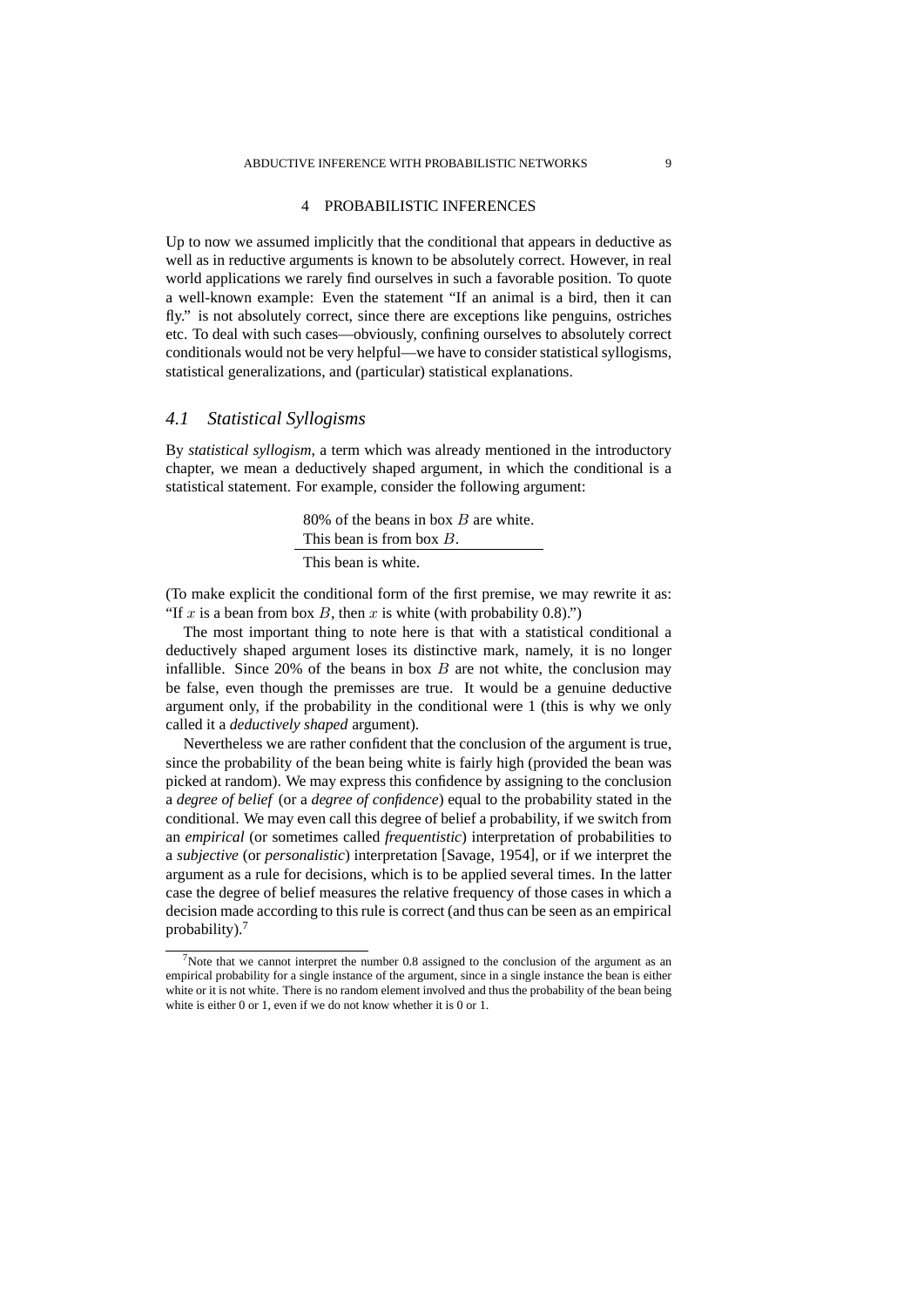## *4.2 Statistical Generalizations*

A *statistical generalization*, which is called an inductive generalization in the introductory chapter, is an argument like, for instance:

> If 50% of all children born are girls, then 50% in this sample will be girls. 50% of the children in this sample are girls. 50% of all children born are girls.

Here the sample may be determined, for instance, as all children born in a specific hospital. (Note that often the first premise (the conditional) is missing, although the argument would not be logically complete without it.) Obviously, a statistical generalization is the probabilistic analog of an inductive argument. It would be a genuine inductive argument, if the percentages appearing in it were 100% (or the probabilities were 1). Statistical generalizations are one of the main topics of statistics, where they are used, for instance, to predict the outcome of an election from polls. In statistics it is studied what it takes to make reliable the conditional of the argument above (e.g. the sample has to be *representative* of the whole population), what is the best estimate of parameters for the whole population (like the relative frequency of 50% in the argument above—since it is, of course, logically possible that the relative frequency of girls in the whole population is 60%, but in the sample it is only 50%), and how to compute these best estimates.

## *4.3 (Particular) Statistical Explanations*

We use *(particular) statistical explanation*<sup>8</sup> as a name for the probabilistic analog of an abductive inference. That is, a statistical explanation is an argument like

> 70% of all patients having caught a cold develop a cough. Mrs Jones has a cough. Mrs Jones has caught a cold.

Again, the above would be a genuine abductive argument, if the relative frequency in the conditional were 100% (the conditional probability were 1).

Although this argument seems plausible enough, there is a problem hidden in it, namely that we cannot assign a *degree of belief* to the conclusion as easily as we could for statistical syllogisms. The reason is that in a statistical syllogism the inference is drawn in the direction of the conditional probability—just as in a deductive argument the inference is drawn in the direction of the implication whereas in a statistical explanation it is drawn in the opposite direction—just as in a reductive argument the inference is drawn opposite to the direction of the

<sup>8</sup>The word *particular* is added only to emphasize that the explanation must be a particular statement, since statistical generalizations—due to their reductive structure—also yield statistical explanations. In the following we drop it, since there is no danger of confusion.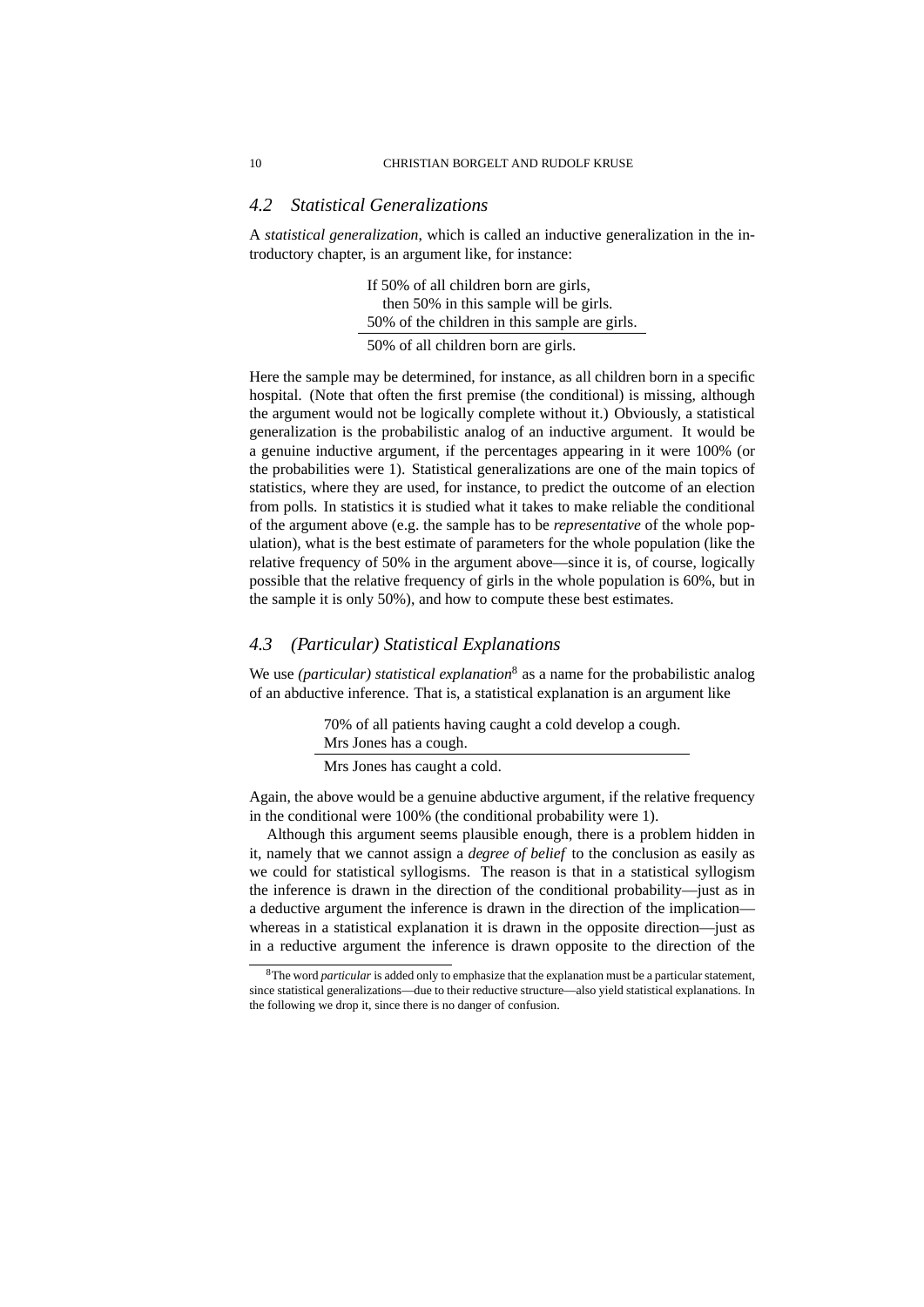implication. Thus, to assign a degree of belief to the conclusion of a statistical explanation, we have to invert the conditional probability using *Bayes' rule*

$$
P(A|B) = \frac{P(B|A)P(A)}{P(B)},
$$

where  $P(B|A)$  is the conditional probability appearing in the first premise of the argument (with  $A \triangleq$  "The patient P has caught a cold." and  $B \triangleq$  "The patient P has a cough.") and  $P(A)$  and  $P(B)$  are the prior probabilities of the events A and  $B$ , respectively.<sup>9</sup>

It is obvious that using Bayes' rule we can always invert a conditional probability, provided the prior probabilities are known. That is, with Bayes' rule we can always transform a statistical explanation into a statistical syllogism, simply by turning the conditional around. Thus, in probabilistic reasoning the difference between abductively and deductively shaped arguments vanishes—which is not surprising, since the distinctive mark of deductive inferences, their infallibility, is lost (see above).

However, the distinction between arguments the conclusion of which is a general statement and those the conclusion of which is a particular statement remains valid, since it is next to impossible to know or even define the prior or posterior probability of a general statement. This is especially true, if the conclusions to be inferred are whole theories and consequently [Popper, 1934] has argued (convincingly, in our opinion) that there is no way to prefer, for instance, Einstein's theory of gravitation over Newton's based on their respective probabilities. Therefore in the following we confine ourselves to inferences of particular statements, which is no real restriction, since our topic is abductive inference anyway.

## 5 A GENERAL MODEL OF ABDUCTIVE INFERENCE

In this section we introduce a general model of abductive inference incorporating hypothesis assessment that is based on [Bylander *et al.*, 1991], but also closely related to [Peng and Reggia, 1989]. Since this model cannot be implemented directly (it would require too much storage space) we have to look for simplifications, which finally lead us to probabilistic networks.

## *5.1 Formal Definition*

We start by giving a formal definition of an abductive problem. This definition is intended to describe the framework in which the abductive reasoning takes place by fixing the statements that may be used in abductive arguments and a mechanisms to assess the hypotheses resulting from such arguments.

<sup>&</sup>lt;sup>9</sup>Note that Bayes rule is of little value for genuine abductive arguments, since for these prior and posterior probability must be the same (since they must be either 0 or 1) and thus  $P(A|B) = P(A)$ . That is, in order to apply Bayes' rule in this case, we already have to know what we want to infer.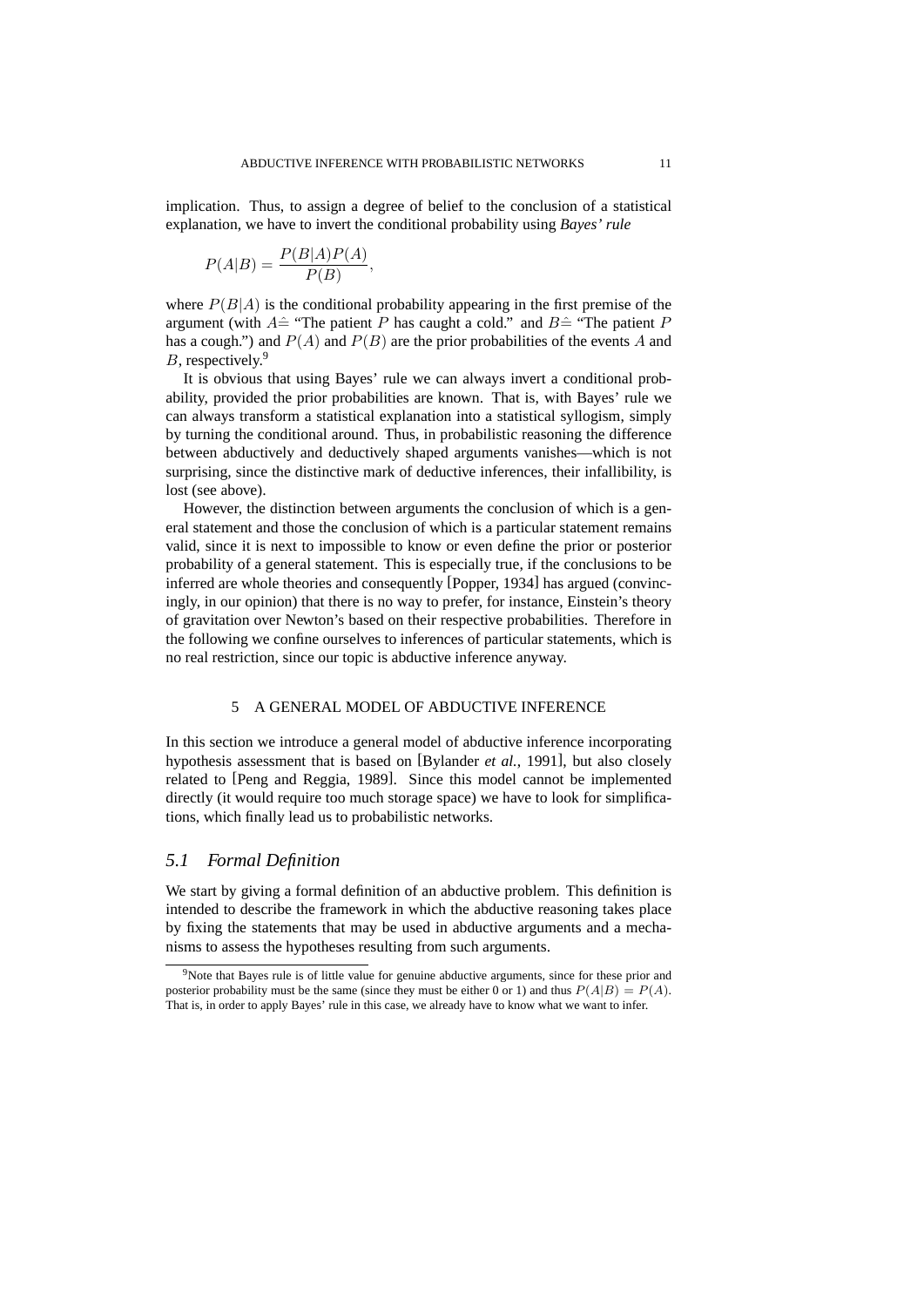**DEFINITION 1.** An **abductive problem** is a tuple  $AP = \langle D_{all}, H_{all}, e, pl, D_{obs} \rangle$ , where

- $D<sub>all</sub>$  is a finite set of possible atomic data,
- $\bullet$   $H_{\text{all}}$  is a finite set of possible atomic hypotheses,
- *e* is a relation of  $2^{D_{\text{all}}}$  and  $2^{H_{\text{all}}}$ , i.e.,  $e \subseteq 2^{D_{\text{all}}} \times 2^{H_{\text{all}}}$ ,
- pl is a mapping from  $2^{D_{\text{all}}} \times 2^{H_{\text{all}}}$  to a partially ordered set Q, and
- $D_{\text{obs}} \subseteq D_{\text{all}}$  is the set of observed data.

The sets  $D<sub>all</sub>$  and  $H<sub>all</sub>$  contain the statements that can be used in inferences, the former the possible observations (or *data*, which is why this set is denoted by the letter D), the latter the possible *hypotheses*. Since we deal with abductive inferences we require all statements in  $D_{\text{all}}$  and  $H_{\text{all}}$  to be particular, i.e., expressible as ground formulae. Note that we do not require the two sets to be disjoint, although this requirement is useful for most applications.

The relation e (for *explanation*) connects sets of observations with sets of hypotheses which explain them. That is, it describes the set of conditionals that can be used in abductive arguments (if  $(H, D) \in e$ , then  $H \to D$ ). It thus contains information about what is accepted as an explanation (cf. section 3).

The mapping pl (for *plausibility*) assesses an inference by assigning an element of the set Q, which states the *quality* of the inferred (compound) hypothesis w.r.t. the given data. It may be a partial mapping, since we need values only for the elements of the relation  $e$ . In the following the set  $Q$  will always be the interval  $[0, 1]$ , as we deal only with probabilities and degrees of belief. However, this restriction is not necessary and therefore we chose to make the definition more general. Note that w.r.t. the mapping pl we may choose to add to  $D_{all}$  statements that do not need an explanation, but may have a bearing on the assessment of possible hypotheses. For example, in medical diagnosis we register the sex of a patient, although it is clearly not a fact to be explained by the diagnosis, simply because the likelihood of certain diseases differs considerably for the two sexes.

Dobs is the set of *observed* data, i.e., the set for which an explanation is desired. Of course, this set is not actually a part of the framework for abductive reasoning, which is fixed by the first four elements of the five-tuple. This framework may be used with several different sets  $D_{\text{obs}}$  and therefore it is reasonable to consider a general representation that is independent of  $D_{\text{obs}}$ . However, it has to be admitted that without a set of observations to be explained, there is no *problem* to be solved, and therefore, in contrast to [Bylander *et al.*, 1991], we chose to add it to the definition.

Before we can proceed further, we have to say a few words about the interpretation of subsets of the sets  $D_{\text{all}}$  and  $H_{\text{all}}$ , for instance, the interpretation of  $D_{\text{obs}}$ . Given a set  $D \subseteq D_{all}$ , we assume that *all* statements contained in D must hold, i.e.,  $D$  is interpreted as a conjunction of its elements. This is straightforward, but what about the statements in  $D_{all}\D$ ? Obviously it would be impractical to require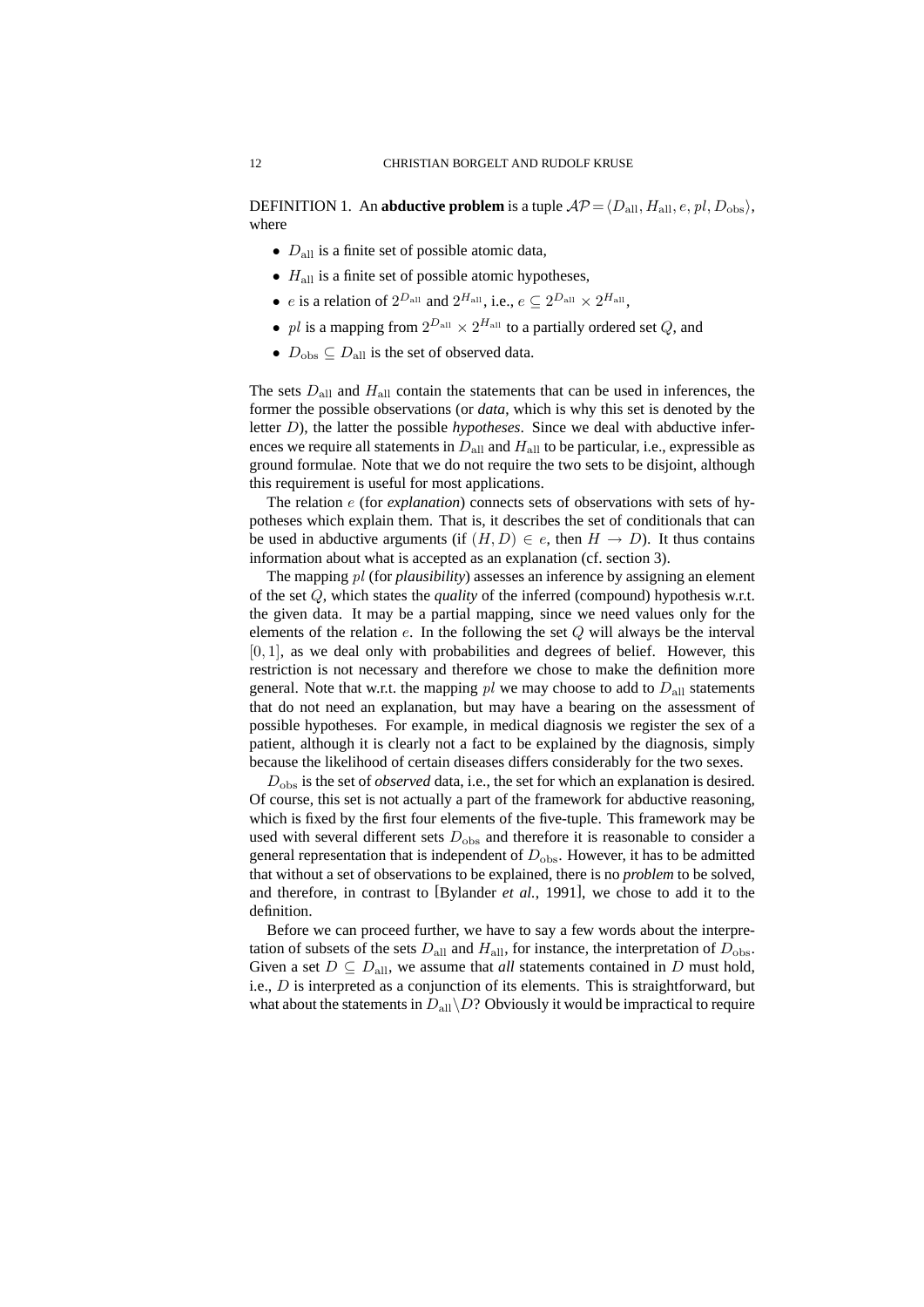that they are all false, since this is equivalent to requiring perfect knowledge about all possible observations, which in applications is rarely to be had. Unfortunately, we can neither assume that nothing is known about their truth value, because there may be semantical relations between possible observations. For example,  $D_{\text{all}}$ may contain the statements "This bean is white.", "This bean is red." and "This bean is green." As soon as we observe that the given bean is white, we know that the other two statements are false. (Obviously the same problem arises, if we consider whether a given set  $D$  of observations is satisfiable or whether it contains mutually exclusive statements.) Since this is a problem on the semantical level, it cannot be taken care of automatically in the formal model. Rather we have to assume that the relation  $e$  is defined in such a way that it connects only consistent sets of observations with consistent sets of hypotheses. In addition we have to assume that the set  $D_{\rm obs}$  is consistent (which is no real restriction, since the observed reality should be consistent).

We can support that these requirements are met, though, by introducing some structure on the sets  $D_{all}$  and  $H_{all}$ . The simplest way to achieve this is to group atomic observations and hypotheses in such a manner that the statements in each group are mutually exclusive and exhaustive (to achieve the latter it may be necessary to introduce additional atomic statements that cover the remaining situations). After we did this, we can reconstruct the sets  $D_{all}$  and  $H_{all}$  as the Cartesian product of the domains of certain *variables*, each of which represents a group of mutually exclusive and exhaustive statements. That a set of observations and hypotheses is (formally) consistent can now easily be ensured by requiring that it must not assign more than one value to a variable, i.e., must not select more than one statement from the corresponding set of mutually exclusive statements. It should be noted, though, that this approach only excludes formal (or syntactical) inconsistencies, whereas factual inconsistencies (for instance, a nine year old girl with two children or a car that weighs 10 grams) still have to be taken care of by the explanation relation e.

An abductive problem is solved by finding the best explanation(s) for the data observed. This motivates the next two definitions.

DEFINITION 2. In an abductive problem  $AP = \langle D_{\text{all}}, H_{\text{all}}, e, pl, D_{\text{obs}} \rangle$  a set  $H \subseteq H_{\text{all}}$  is called an **explanation** (of the data  $D_{\text{obs}}$ ), iff  $(H, D_{\text{obs}}) \in e$ .

Often an explanation is required to be parsimonious (see above). We may add this requirement by defining

H is an explanation, iff  $(H, D_{obs}) \in e \land \neg \exists H' \subset H : (H', D_{obs}) \in e$ ,

that is,  $H$  is an explanation only, if no proper subset of  $H$  is also an explanation.

DEFINITION 3. In an abductive problem  $AP = \langle D_{\text{all}}, H_{\text{all}}, e, pl, D_{\text{obs}} \rangle$  an explanation  $H$  is called a **best explanation** (of the data  $D_{\text{obs}}$ ), iff there is no explanation  $H'$  that is better than  $H$  w.r.t. the mapping  $pl$ , i.e., iff

$$
\neg \exists H' : (H', D_{\text{obs}}) \in e \land pl(H, D_{\text{obs}}) < pl(H', D_{\text{obs}}).
$$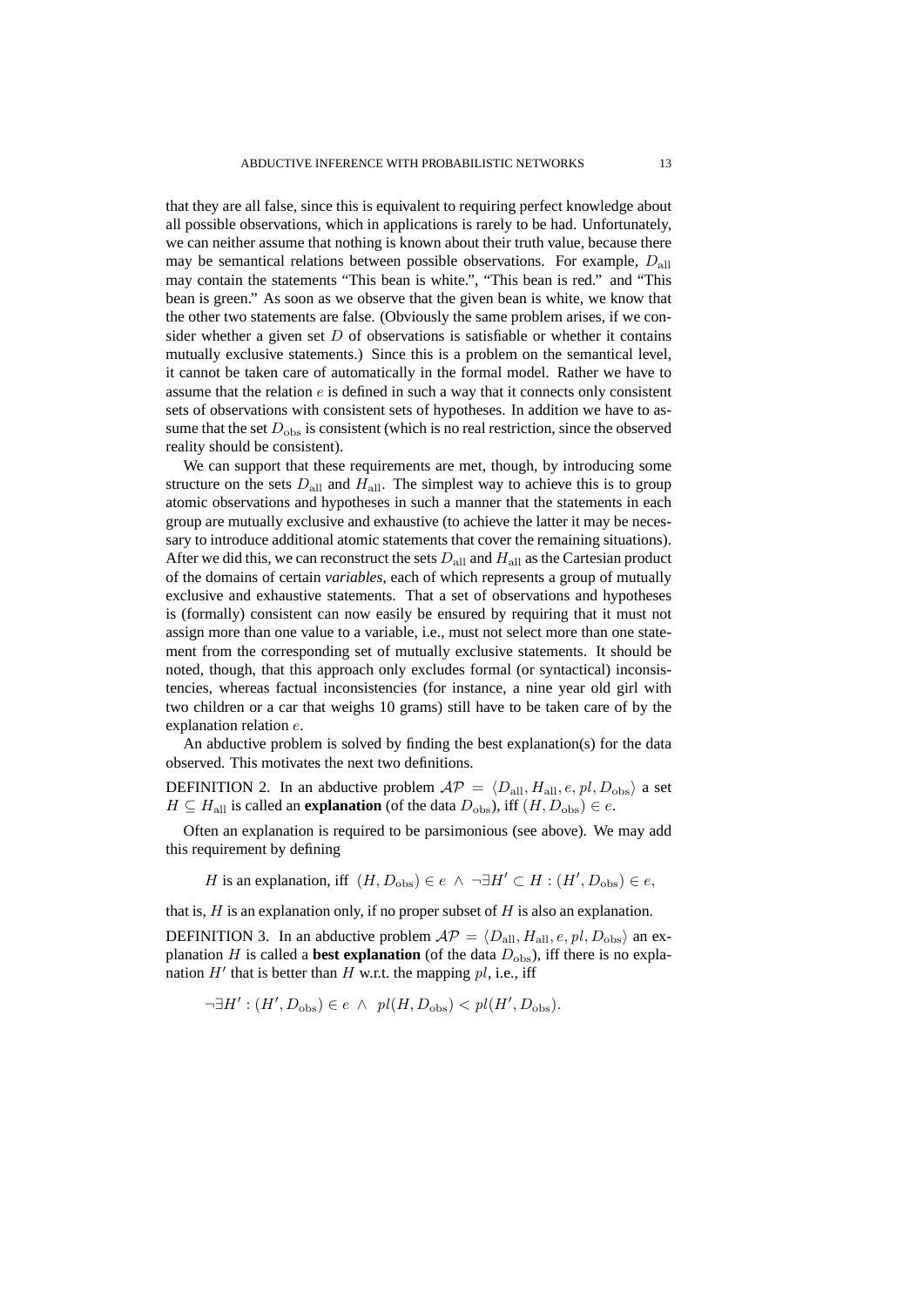Clearly, which explanation is selected depends on how the hypothesis assessment function pl ranks the possible explanations. Therefore this function should be chosen with special care. Fortunately, we can identify the ideal choice, which may serve as a guideline.

### DEFINITION 4. The **optimal hypothesis assessment function** is

$$
pl_{\text{opt}}(H, D) = P(H|D).
$$

The best explanation under  $pl_{\text{opt}}$  is called the **most probable explanation**.

Strictly speaking, the notation  $P(H|D)$  used in this definition is formally incorrect, because the sets  $H$  and  $D$  are no events. However, this notation is intended as an abbreviation for  $P(\{\omega \in \Omega \mid \bigwedge_{h \in H} h(\omega)\} \mid \{\omega \in \Omega \mid \bigwedge_{d \in D} d(\omega)\})$ , where  $\Omega$ is the underlying sample space. Here we view the statements  $h$  and  $d$  as random variables that assume the value *true*, if they hold for the elementary event  $\omega$ , and the value *false* otherwise.

The probability of the hypothesis given the data is the optimal hypothesis assessment function, because it is easy to show that deciding on the hypothesis it advocates is, in the long run, superior to any other decision strategy—at least w.r.t. the relative number of times the correct decision is made. If the alternatives carry different costs in case of a wrong decision, an different function may be better. Nevertheless, the probability of the hypothesis given the data is still very important in this case, because it is needed to compute the hypothesis assessment function that optimizes the expected benefit.

Note that regarding a probabilistic assessment function as the best one possible does not exclude other uncertainty calculi. For a probabilistic approach to be feasible, specific conditions have to hold, which may not be satisfied in a given application. For example, if the available information about the modeled domain is not precise enough to compute a probability distribution, other approaches have to be considered. This justifies using, for example, possibility distributions [Dubois and Prade, 1988] or mass assignments [Baldwin *et al.*, 1995] for hypothesis assessment. In this chapter, however, we assume that we can treat abductive problems probabilistically and therefore drop the subscript *opt* in the following. An approach based on possibility distributions, which is closely related to the one presented here, can be found in the next chapter.

The relation  $e$  and the mapping  $pl$  of an abductive problem can easily be represented as a table in which the lines correspond to the possible sets of hypotheses and the columns correspond to the possible sets of observations (or vice versa, if you like). A sketch is shown in table 1. In this table each entry states the value assigned by the mapping pl to the pair  $(H, D)$  corresponding to the table field, provided that this pair  $(H, D)$  is contained in the relation e. For pairs  $(H, D)$  not contained in the relation e the value of the mapping  $pl$  is replaced by a 0, which serves as a kind of marker for unacceptable explanations. This way of marking explanations presupposes that any acceptable explanation has a non-vanishing probability, which is a reasonable assumption.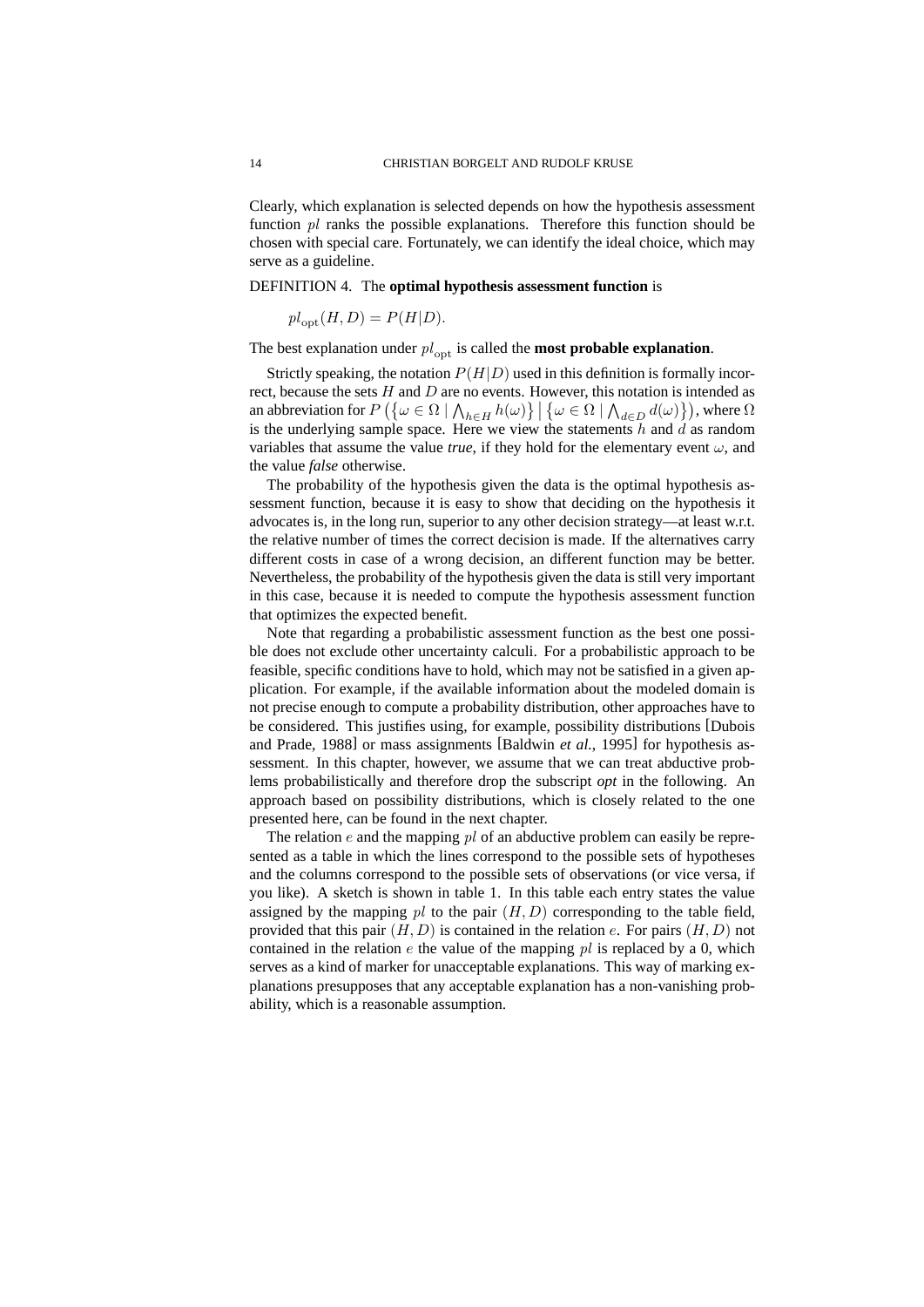Table 1. Sketch of a possible representation of the relation e and the mapping  $pl$ of an abductive problem. The zeros indicate unacceptable explanations, i.e., pairs  $(H, D)$  not contained in e. The  $p_i$  are the conditional probabilities  $P(H|D)$ .

| pl                  | Ø |          |                  |          |          | $\{d_1\} \{d_2\} \{d_3\} \cdots \{d_1, d_2\} \{d_1, d_3\} \cdots$ |          |  |
|---------------------|---|----------|------------------|----------|----------|-------------------------------------------------------------------|----------|--|
| Ø                   | 1 | $\theta$ | 0                | 0        | $\cdots$ |                                                                   |          |  |
| $\{h_1\}$           | 0 | $p_1$    | $p_6$            | $p_{10}$ |          | $p_{13}$                                                          | $p_{17}$ |  |
| $\{h_2\}$           | 0 | $p_2$    | p <sub>7</sub>   | 0        |          | $p_{14}$                                                          | $p_{18}$ |  |
| $\{h_3\}$           | 0 | $p_3$    | $\boldsymbol{0}$ | $p_{11}$ |          | 0                                                                 | $p_{19}$ |  |
|                     |   |          |                  |          |          |                                                                   |          |  |
| $\{h_{1}, h_{2}\}\$ | 0 | $p_4$    | $p_8$            |          |          | $p_{15}$                                                          | 0        |  |
| $\{h_{1}, h_{3}\}\$ | 0 | $p_5$    | $p_9$            | $p_{12}$ |          | $p_{16}$                                                          | $p_{20}$ |  |
|                     |   |          |                  |          |          |                                                                   |          |  |

Note that inconsistent sets of observations or hypotheses correspond to all zero columns or lines and thus may be removed from the table. Note also that we actually need to mark the acceptable explanations, because we *cannot* define the relation e by

$$
e = \{(H, D) \in 2^{H_{\text{all}}} \times 2^{D_{\text{all}}} | P(H|D) > 0\}.
$$

We *cannot* even define the relation  $e$  as

$$
e = \{(H, D) \in 2^{H_{\text{all}}} \times 2^{D_{\text{all}}} | P(H|D) > P(H) \}.
$$

If we did so, we would accept unreasonable explanations. For example, if we learn that one or several bathing accidents have occurred, there is a much higher probability that the ice-cream sales have been high recently than without the bathing accidents. However, the high ice-cream sales are obviously not an acceptable explanation for the bathing accidents.<sup>10</sup> Generalizing, we cannot define the relation  $e$ as shown above, because what makes an explanation acceptable is a semantical relation between the hypotheses and the data. However, probability theory, just as logic, cannot capture semantical relations. Therefore we have to indicate separately which explanations are acceptable.

Solving an abductive problem with the representation just discussed is especially simple. All one has to do is to visit the table column that corresponds to the observed data and to find the line of this column that holds the highest probability. The set of hypotheses corresponding to this line is the most probable explanation for the observed data. However, it is clear that for any real world problem worth considering we cannot set up the table described above, since it would have too many lines and columns. Therefore we have to look for simplifications.

<sup>&</sup>lt;sup>10</sup>The reason for this correlation is the simple fact that most bathing accidents occur in summer, because more people go bathing when it is warm. They also buy more ice-cream when it is warm.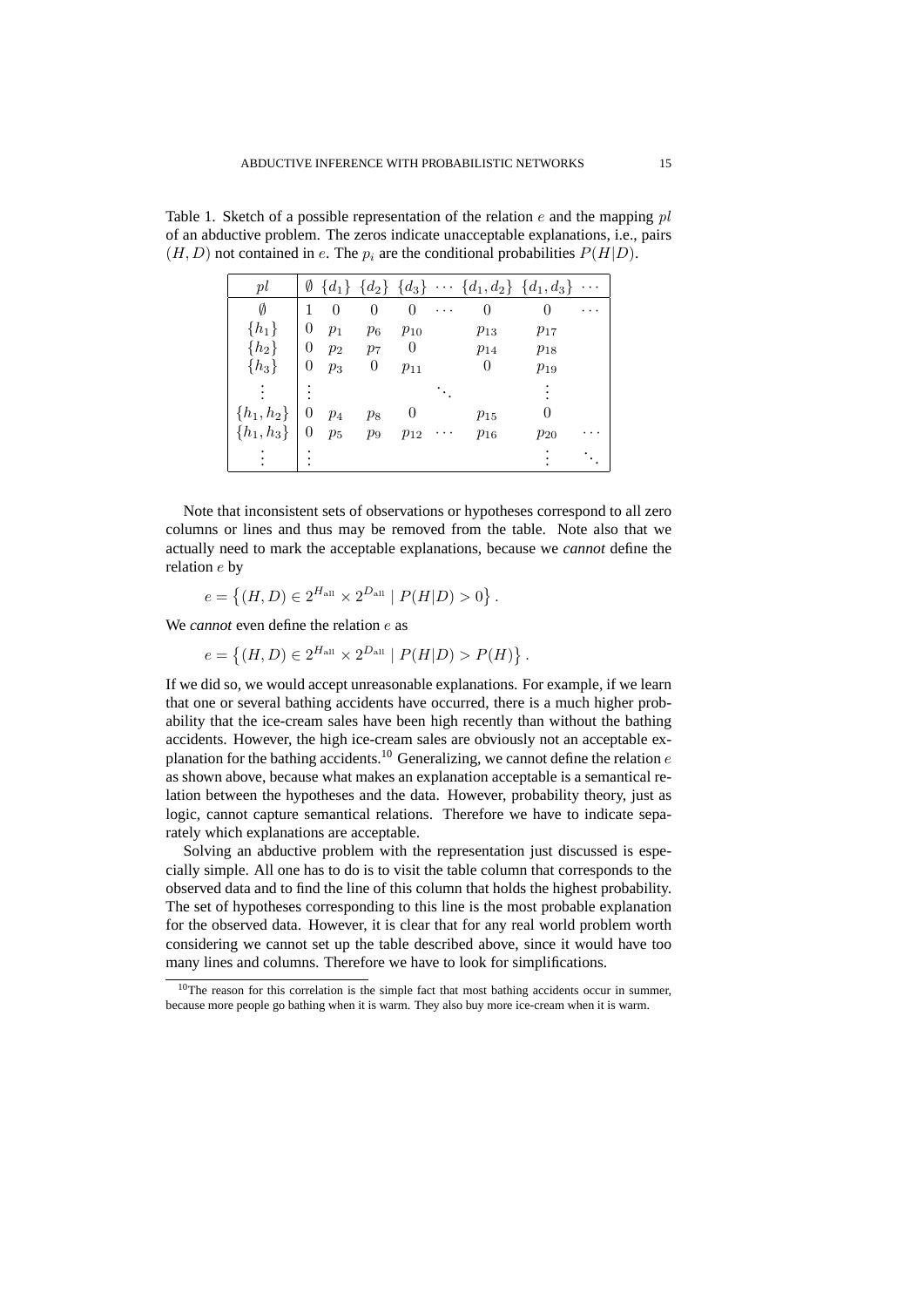## *5.2 Simplifications*

In the following we consider, in two steps, simplifications of the general model introduced in the preceding section. The first simplification is based on the idea to replace the explanation relation  $e$  by a function mapping from  $2^{H_{\rm all}}$  to  $2^{D_{\rm all}}$  , which assigns to a set  $H$  of hypotheses the union of all sets  $D$  of observations that  $H$  can explain. In this case we may just check for set inclusion to determine whether  $H$ explains  $D_{\text{obs}}$ . Of course, this simplification is not always possible, if we want the result to be equivalent to the original abductive problem. Specific conditions have to hold, which are given in the following definition.

DEFINITION 5. An abductive problem  $AP = \langle D_{all}, H_{all}, e, pl, D_{obs} \rangle$  is called **functional**, iff

1. 
$$
\forall H \subseteq H_{\text{all}}:
$$
  $\forall D_1, D_2 \subseteq D_{\text{all}}:$   
\n $((H, D_1) \in e \land D_2 \subseteq D_1) \Rightarrow (H, D_2) \in e$   
\n2.  $\forall H \subseteq H_{\text{all}}:$   $\forall D_1, D_2 \subseteq D_{\text{all}}:$   
\n $((H, D_1) \in e \land (H, D_2) \in e \land D_1 \cup D_2 \text{ is consistent}) \Rightarrow (H, D_1 \cup D_2) \in e$ 

Note that the first condition is no real restriction, since we interpret sets of observations as conjunctions. Consequently, if a set  $D \subseteq D_{all}$  can be explained by a set  $H \subseteq H_{all}$ , all subsets of D should also be explainable by H. The second condition, however, is a restriction, since counterexamples can easily be found. For instance, due to the sexual dimorphism in mallards (*Anas platyrhynchos*), we can explain the observation of a female bird with webbings as well as the observation of a bird with webbings and a shining green-black head by the hypothesis that the bird is a mallard. However, the conjunction of the two observations cannot be explained by this hypothesis, since only male mallards have a shining green-black head [Thiele, 1997].<sup>11</sup>

The relation  $e$  of a functional abductive problem can be replaced, as the term "functional" already indicates, by a function  $e_f$  defined as follows

$$
\forall H \subseteq H_{\text{all}} : e_f(H) = \{ d \in D_{\text{all}} \mid \exists D \subseteq D_{\text{all}} : d \in D \land (H, D) \in e \}.
$$

With this function an explanation (for a consistent set  $D_{\text{obs}}$ ) can be defined—as already indicated—as a set  $H \subseteq H_{all}$ , such that  $D_{obs} \subseteq e_f(H)$ .

The simplification that can be achieved for a functional abductive problem becomes most obvious, if the function  $e_f$  is represented as a relation  $e_1$  of  $2^{H_{all}}$  and  $D<sub>all</sub>$ , which can be defined by

$$
\forall H \subseteq H_{\text{all}} : \quad (H, d) \in e_1 \quad \Leftrightarrow \quad d \in e_f(H).
$$

This relation can be represented as a table with one column for each  $d \in D_{all}$  and one line for each  $H \subseteq H_{all}$ . Of course, lines corresponding to inconsistent sets

 $11$ The conjunction of the observations is not inconsistent, though, since in another kind of ducks, *tadorna tadorna*, which exhibits no sexual dimorphism w.r.t. plumage, male *and* female have a shining green-black head [Thiele, 1997].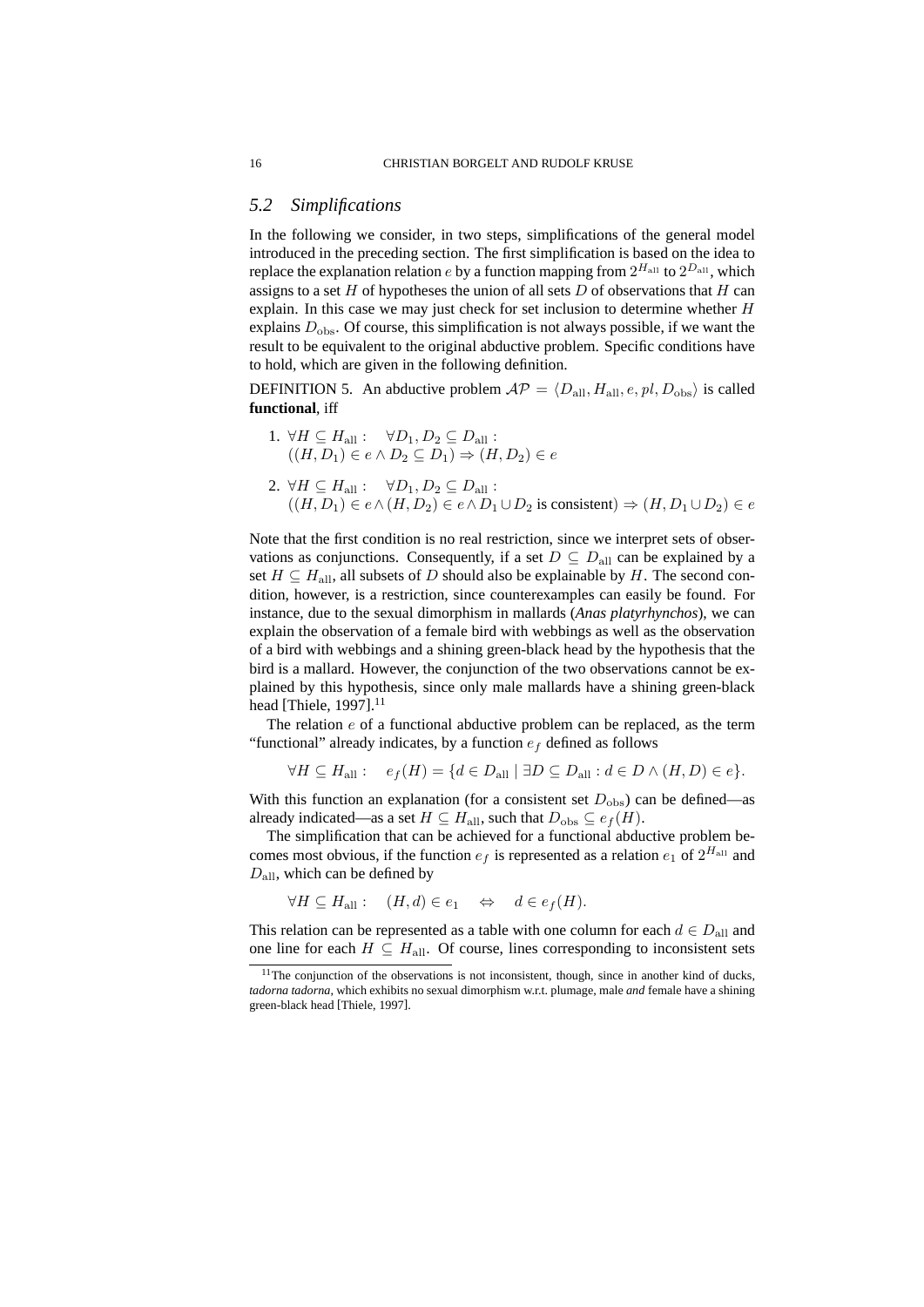Table 2. Sketch of a possible representation of the relation  $e$  and the mapping  $pl$ of a D-independent abductive problem. The zeros indicate possible observations that cannot be explained by the corresponding set of hypotheses.

| pl                  |       |                            | $d_1$ $d_2$ $d_3$ $\cdots$ $d_n$ |                  |
|---------------------|-------|----------------------------|----------------------------------|------------------|
| Ø                   | $p_1$ | $p_2$                      | $p_3$                            | $p_4$            |
| $\{h_1\}$           | $p_5$ | 0                          | $p_6$                            | p <sub>7</sub>   |
| $\{h_2\}$           | $p_8$ | $p_9$                      | 0                                | $\left( \right)$ |
| $\{h_3\}$           | 0     | 0                          | $p_{10}$                         | $p_{11}$         |
|                     |       |                            |                                  |                  |
| $\{h_{1}, h_{2}\}\$ |       | $p_{12}$ $p_{13}$ $p_{14}$ |                                  | $p_{15}$         |
| $\{h_{1}, h_{3}\}\$ |       | $p_{16}$ 0 $p_{17}$        |                                  | $p_{18}$         |
|                     |       |                            |                                  |                  |

of hypotheses can be removed, just as for the table used to represent the original relation  $e$ . However, this table only represents the relation  $e$  in a more compact form. To state the hypothesis assessment function  $pl$  we still need a table with  $2^{|H_{all}|}$  lines and  $2^{|D_{all}|}$  columns. In order to represent pl with a table similar to the one needed to represent  $e_1$ , we need much stronger assumptions.

DEFINITION 6. A functional abductive problem  $AP = \langle D_{\text{all}}, H_{\text{all}}, e, pl, D_{\text{obs}} \rangle$ is called D**-independent**, iff

$$
\forall H \subseteq H_{\text{all}} : \forall D \subseteq D_{\text{all}} :
$$
  
*D* is consistent  $\Rightarrow$   $P(D|H) = \prod_{d \in D} P(d|H).$ 

Intuitively, D-independence means that the probability of a possible observation  $d$  is independent of any other observations that may be present given any set of hypotheses H. Note that the set H may be empty. That is, for all  $D \subseteq D_{all}$  we also have  $P(D) = \prod_{d \in D} P(d)$ .

The relation  $e$  and the mapping  $pl$  of a  $D$ -independent abductive problem can easily be represented as a table in which the lines correspond to possible sets of hypotheses and the columns correspond to possible (atomic) observations. A sketch is shown in table 2. Each field of this table holds a conditional probability  $P(d|H)$ . Note that, as for table 1, we can delete from this table all lines that correspond to inconsistent sets of hypotheses. From this table we can then compute the assessment of any consistent set of hypotheses using Bayes' rule, provided we also know the prior probability  $P(H)$  of the set of hypotheses:

$$
P(H|D) = \frac{P(D|H)P(H)}{P(D)} = P(H) \prod_{d \in D} \frac{P(d|H)}{P(d)}.
$$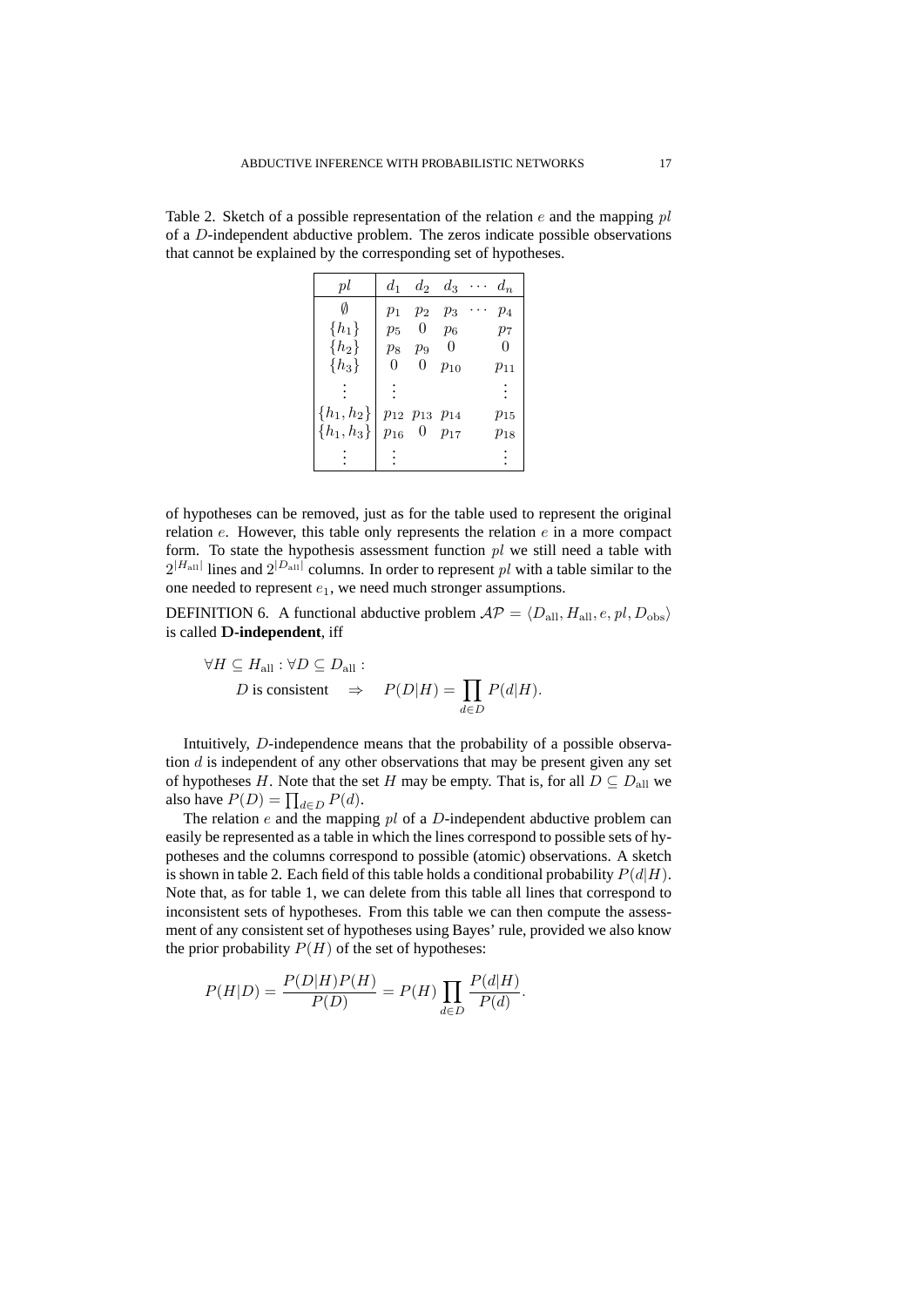Thus the best explanation is found by computing  $P(H|D<sub>obs</sub>)$  for all (consistent) sets  $H$  of hypotheses using the above formula and then selecting that set  $H$  for which this probability is highest. This approach, although restricted to one element sets  $\{h\}$ , was suggested in [Charniak and McDermott, 1985].

As we have shown, the representation of the explanation relation  $e$  and the hypothesis assessment function pl of an abductive problem can be considerably simplified, if it is D-independent. However, the table of conditional probabilities required is still too large to be stored for any reasonably sized real world problem, simply because it still has too many lines. Therefore, in a second simplification step, we consider independent abductive problems. In such problems the possible hypotheses independently explain observations.

DEFINITION 7. A functional abductive problem  $AP = \langle D_{\text{all}}, H_{\text{all}}, e, pl, D_{\text{obs}} \rangle$ is called **independent**, iff

$$
\forall H \subseteq H_{\text{all}}: \quad e_f(H) = \bigcup_{h \in H} e_f(\{h\}),
$$

where  $e_f$  is the function by which the relation e can be represented in a functional abductive problem (see above).

Of course, this is a very strong restriction. It requires that there is no interaction of hypotheses in the sense that no combination of atomic hypotheses can to explain an observation, neither of the atomic hypotheses can explain on its own. In addition, the explanatory powers of atomic hypothesis must not cancel each other (there must not be "destructive interference"). This requirement excludes such commonplace situations as the following: Suppose we have a computing center that is equipped with its own emergency power supply. If we observe that the computing center is not working, we can explain this neither by the assumption that the electric power station is down nor by the assumption that the emergency power supply is broken. Only a conjunction of both is an acceptable hypothesis. On the other hand, cancellation must not occur, that is, one hypothesis must not have a subtractive effect on another. This is common in medicine, though. For example, in the domain of acid-base disorders, one disease might explain an increased blood pH, and another might explain a decreased pH, but together the result might be a normal pH ([Patil *et al.*, 1982] as cited in [Bylander *et al.*, 1991]).

Although excluding interactions between hypotheses is a strong restriction, we may choose to do so, because it enables us to simplify the representation of the framework for abductive reasoning. In an independent abductive problem the relation  $e$  can be replaced by a relation  $e_2$ , which is defined as follows:

$$
\forall h \in H_{\text{all}} : \quad (h, d) \in e_2 \quad \Leftrightarrow \quad d \in e_f(h).
$$

With this relation, an explanation can be defined as a consistent set  $H$  of hypotheses, such that

$$
D_{\text{obs}} \subseteq \{d \in D_{\text{all}} \mid \exists h \in H : (h, d) \in e_2\}.
$$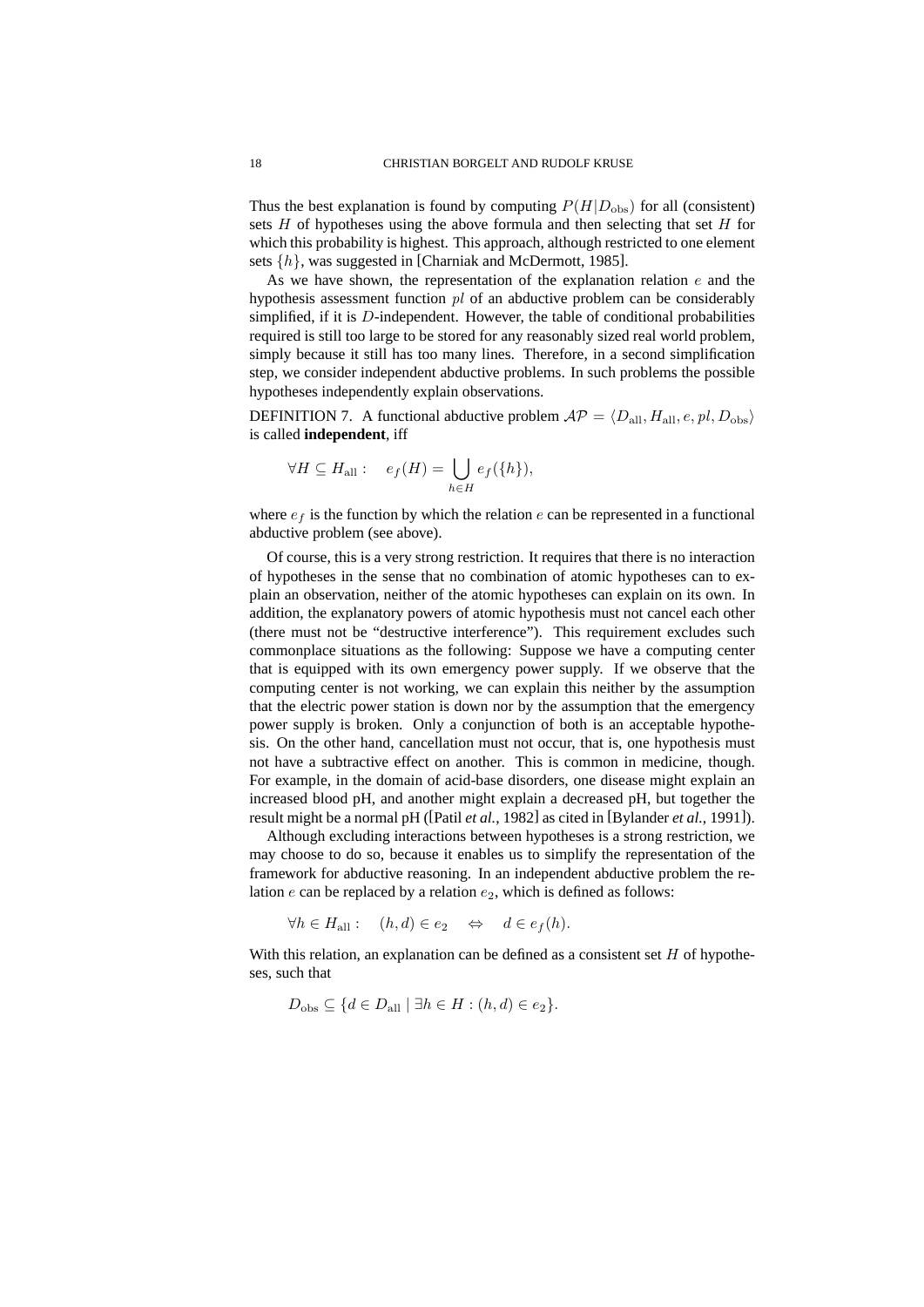The relation  $e_2$  can be represented as a simple table with  $|H_{\text{all}}|$  lines and  $|D_{\text{all}}|$ columns. In this table an entry corresponding to a pair  $(h, d)$  is marked, if the atomic hypothesis h can explain the atomic datum d. From this table all possible explanations  $H$  of the observed data  $D_{\text{obs}}$  can easily be constructed, if it is taken care that only consistent sets  $H$  are selected. However, as in the first simplification step, only the relation  $e$  can be represented in a more compact form. To store the hypothesis assessment function pl, we still need a table with  $2^{|H_{all}|}$  lines and  $|D_{\text{all}}|$  columns. In order to represent pl with a table similar to the one needed to represent  $e_2$ , we need much stronger assumptions [Borgelt, 1992]:

DEFINITION 8. A D-independent abductive problem  $AP = \langle D_{\text{all}}, H_{\text{all}}, e, pl \rangle$  $D<sub>obs</sub>$  is called **HD-independent**, iff

$$
\forall H \subseteq H_{\text{all}} : \forall d \in D_{\text{all}} : H \text{ is consistent } \Rightarrow P(H|d) = \prod_{h \in H} P(h|d) \land P(H) = \prod_{h \in H} P(h).
$$

The idea underlying this definition is the following: To compute the assessment of a set H of hypotheses in a D-independent abductive problem we needed  $P(H)$  and  $P(d|H)$ . These probabilities force us to store a table with  $2^{|H_{all}|}$  lines. However, with the above relations, we can compute these probabilities from a much smaller set of probabilities. For  $P(H)$  this is obvious as the computation formula is given in the definition. For  $P(d|H)$  we have to apply Bayes' rule:

$$
P(d|H) = \frac{P(H|d)P(d)}{P(H)} = P(d) \prod_{h \in H} \frac{P(h|d)}{P(h)}.
$$

Another application of Bayes' rule to the factors of the product of the above formula yields

$$
P(d|H) = P(d) \prod_{h \in H} \frac{P(d|h)P(h)}{P(d)P(h)} = P(d) \prod_{h \in H} \frac{P(d|h)}{P(d)}.
$$

Combining this formula and the one derived for D-independent abductive problems we arrive at the following formula to compute the conditional probability of a set  $H$  of hypotheses given a set  $D$  of possible observations [Borgelt, 1992]:

$$
P(H|D) = \prod_{h' \in H} P(h') \prod_{d \in D} \left( \prod_{h \in H} \frac{P(d|h)}{P(d)} \right).
$$

As a consequence we only need to store the probabilities  $P(h)$ ,  $P(d)$ , and  $P(d|h)$ for all  $h \in H_{\text{all}}$  and all  $d \in D_{\text{all}}$ , that is, only  $(|H_{\text{all}}| + 1) \cdot (|D_{\text{all}}| + 1) - 1$ probabilities. These probabilities can be organized in a simple table as sketched in table 3. In addition to this table we need the table that represents the relation  $e_2$ , because we cannot incorporate the relation  $e_2$  in this table by marking entries with a zero (since we need all probabilities). Nevertheless, this representation is easily manageable even for large sets  $H_{\text{all}}$  and  $D_{\text{all}}$ .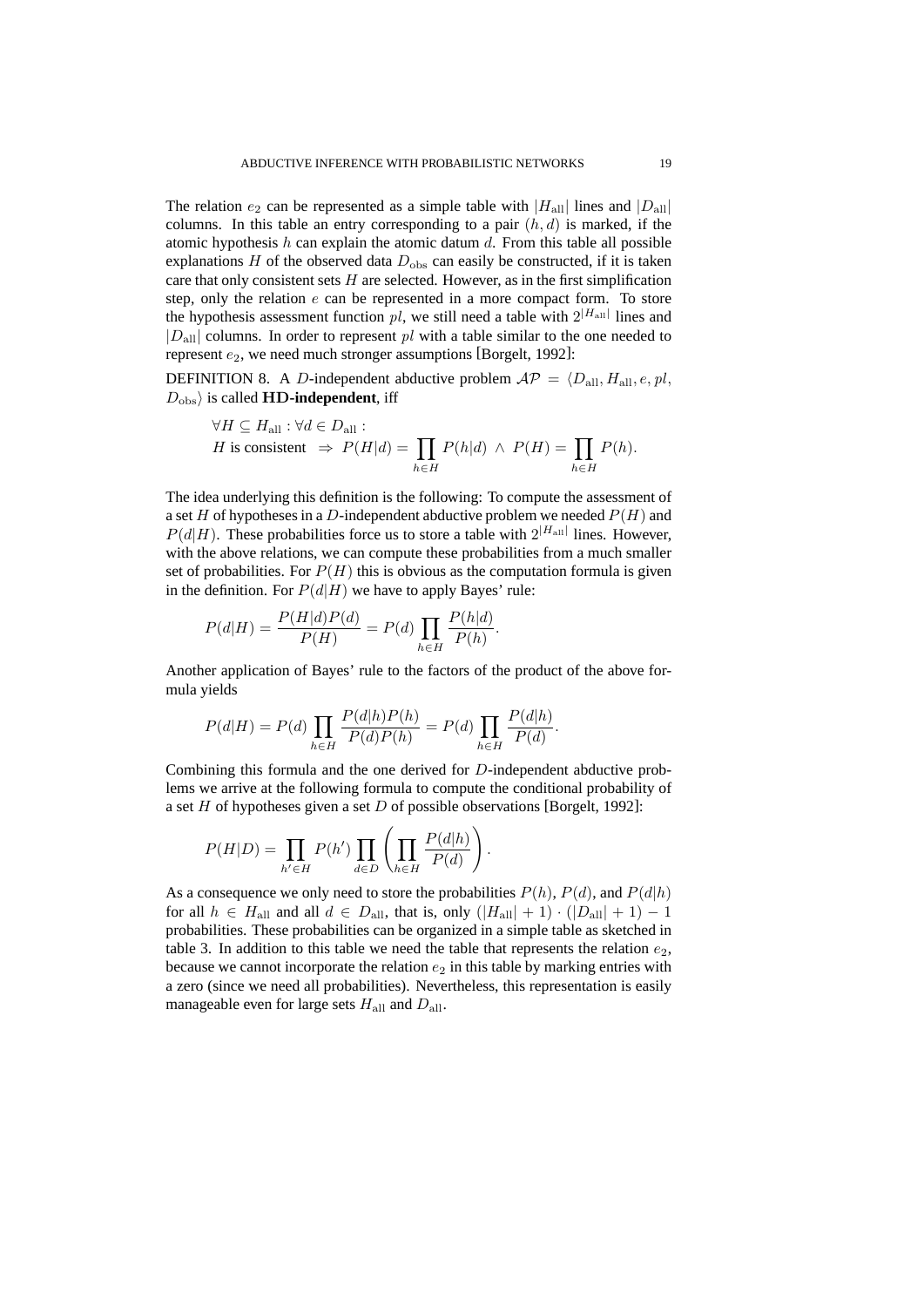| pl             | prior $d_1$ $d_2$ $\cdots$ $d_n$ |                   |                            |                 |
|----------------|----------------------------------|-------------------|----------------------------|-----------------|
| prior          |                                  |                   | $p_{01}$ $p_{02}$          | $p_{0n}$        |
| $h_1$          | $p_{10}$                         | $p_{11}$ $p_{12}$ |                            | $p_{1n}$        |
| h <sub>2</sub> | $p_{20}$                         | $p_{21}$ $p_{22}$ |                            | $p_{2n}$        |
|                |                                  |                   |                            |                 |
|                |                                  |                   | $p_{m0}$ $p_{m1}$ $p_{m2}$ | $\cdots p_{mn}$ |

Table 3. Sketch of a possible representation of the mapping  $pl$  of an  $HD$ independent abductive problem.

#### 6 PROBABILISTIC NETWORKS

The simplifications introduced in the preceding section finally led to a manageable model of probabilistic abductive inference. However, the assumptions needed to arrive at this model are hardly acceptable. In practice we rarely encounter a problem in which all independence assumptions are satisfied. To cope with this problem, the idea suggests itself to search for a model, in which we can take dependences into account, but nevertheless can exploit all existing independences to reduce the amount of storage needed and to make inferences in complex domains tractable. Probabilistic networks are such a model.

## *6.1 Decomposition and Abductive Reasoning*

Stated as concisely as possible, the basic ideas underlying probabilistic networks are these: Under certain conditions a probability distribution  $P$  on a multidimensional domain, which encodes *prior* or *generic knowledge* about this domain, can be decomposed into a set  $\{P_1, \ldots, P_n\}$  of probability distributions on lower-dimensional subspaces. This decomposition is based on dependence and independence relations between the attributes of the domain. If such a decomposition is possible, it is sufficient to know the distributions on the subspaces to compute all probabilities that can be computed using the original distribution P. Since such a decomposition is usually represented as a network (or graph), it is commonly called a *probabilistic network* or a *probabilistic graphical model*. Reasoning in such a network consists in conditioning the represented probability distribution on the observed values of some attributes.

To elaborate a little: By *multi-dimensional domain* we mean that each state of the section of the world to be modeled can be described by stating the values of a finite set  $V = \{A_1, \ldots, A_m\}$  of attributes. Each such attribute—or, more precisely, the set  $dom(A_k) = \{a_{k,1}, \ldots, a_{k,n_k}\}\$  of its possible values forms a dimension of the domain. Of course, to form a dimension, the possible values have to be *exhaustive* and *mutually exclusive*. With these restrictions the *universe of discourse* or *frame of discernment* is the multi-dimensional domain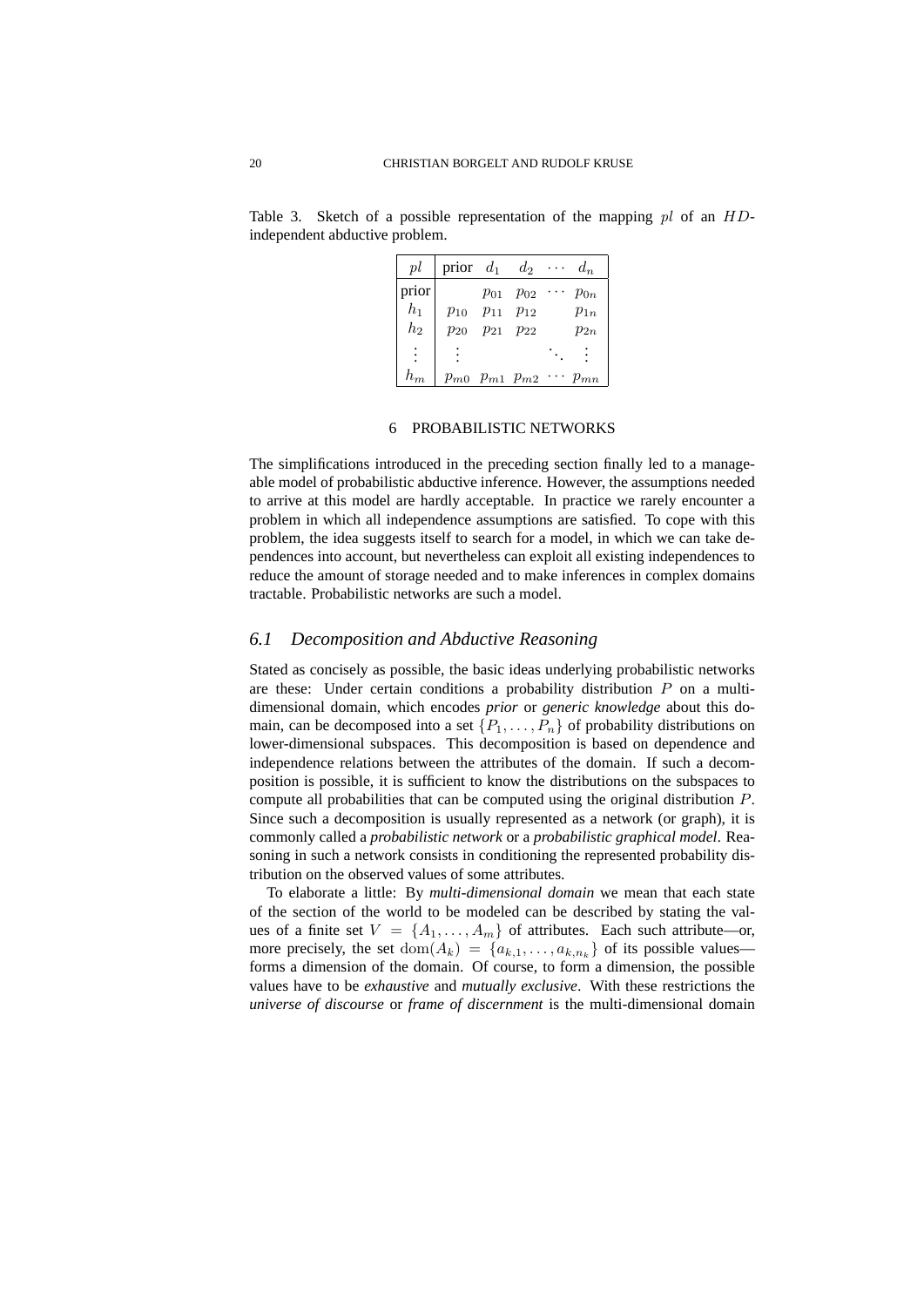$\Omega = \text{dom}(A_1) \times \cdots \times \text{dom}(A_m)$ . Each possible state of this domain is described by a tuple  $\omega = (a_{1,i_1}, \dots, a_{m,i_m})$  containing the values which the attributes in V assume for this state.

The *probability distribution* P on  $\Omega$  assigns to each point  $\omega \in \Omega$  the (prior) probability that the modeled section of the world is in a state corresponding to that point. These probabilities are usually estimated by human domain experts or computed from a statistical analysis of available data.

By *decomposition* we mean that the probability distribution P on the domain as a whole can be reconstructed from the distributions  $\{P_1, \ldots, P_r\}$  on lowerdimensional subspaces, where a subspace  $\Omega_W \subseteq \Omega$  is the joint domain of a subset  $W \subseteq V$  of attributes, i.e.,  $\Omega_W = \mathsf{X}_{A \in W}$  dom $(A)$ . The distributions  $\{P_1, \ldots, P_r\}$ on the subspaces assign conditional or marginal probabilities (depending on the network type—see below) to projections of the tuples  $\omega \in \Omega$  to the corresponding subspaces. From these probabilities the original probability distribution  $P$  on  $\Omega$ can be recomputed.

A decomposition of a probability distribution has several advantages, the most important being that it can usually be stored much more efficiently and with less redundancy than the original distribution. However, just being able to store a probability distribution more efficiently would not be of much use for reasoning tasks, were it not for the possibility to draw inferences in the underlying domain using only the distributions  $\{P_1, \ldots, P_r\}$  on the subspaces without having to reconstruct the original distribution P. If we have obtained *evidential knowledge* about the current state  $\omega_0$  of the domain under consideration, which consists in observations of the values of some of the attributes, we can *condition* the represented probability distribution on the observed values by passing the conditioning information from subspace distribution to subspace distribution until all have been updated. This process is usually called *evidence propagation*.

Obviously, mapping our general model of abductive inference to probabilistic networks is—for the most part—very simple. When considering the interpretation of subsets  $H$  and  $D$  of hypotheses and possible observations above, we already mentioned that it is useful to form groups of mutually exclusive and exhaustive statements to support checking for the requirement that these subsets are consistent. These groups of statements correspond to the attributes considered in probabilistic networks. We only have to join the sets  $H_{all}$  and  $D_{all}$  to form one universe of discourse. (If we need the information where the attributes came from, we can keep it in attribute markers.) The hypothesis assessment function  $pl$  corresponds directly to the probability distribution  $P$  on the domain, since from this probability distribution we can compute the probability  $P(H|D)$  for all sets H and D. Thus the decomposition can be used to simplify the representation of the hypothesis assessment function pl. The observed data  $D_{\rm obs}$  corresponds to the evidential knowledge. The only element of an abductive problem for which there is no direct analog is the explanation relation  $e$ , which identifies the acceptable explanations.

In the following sections we first review the theory of probabilistic networks in more detail and later we turn to the problem of hypothesis selection.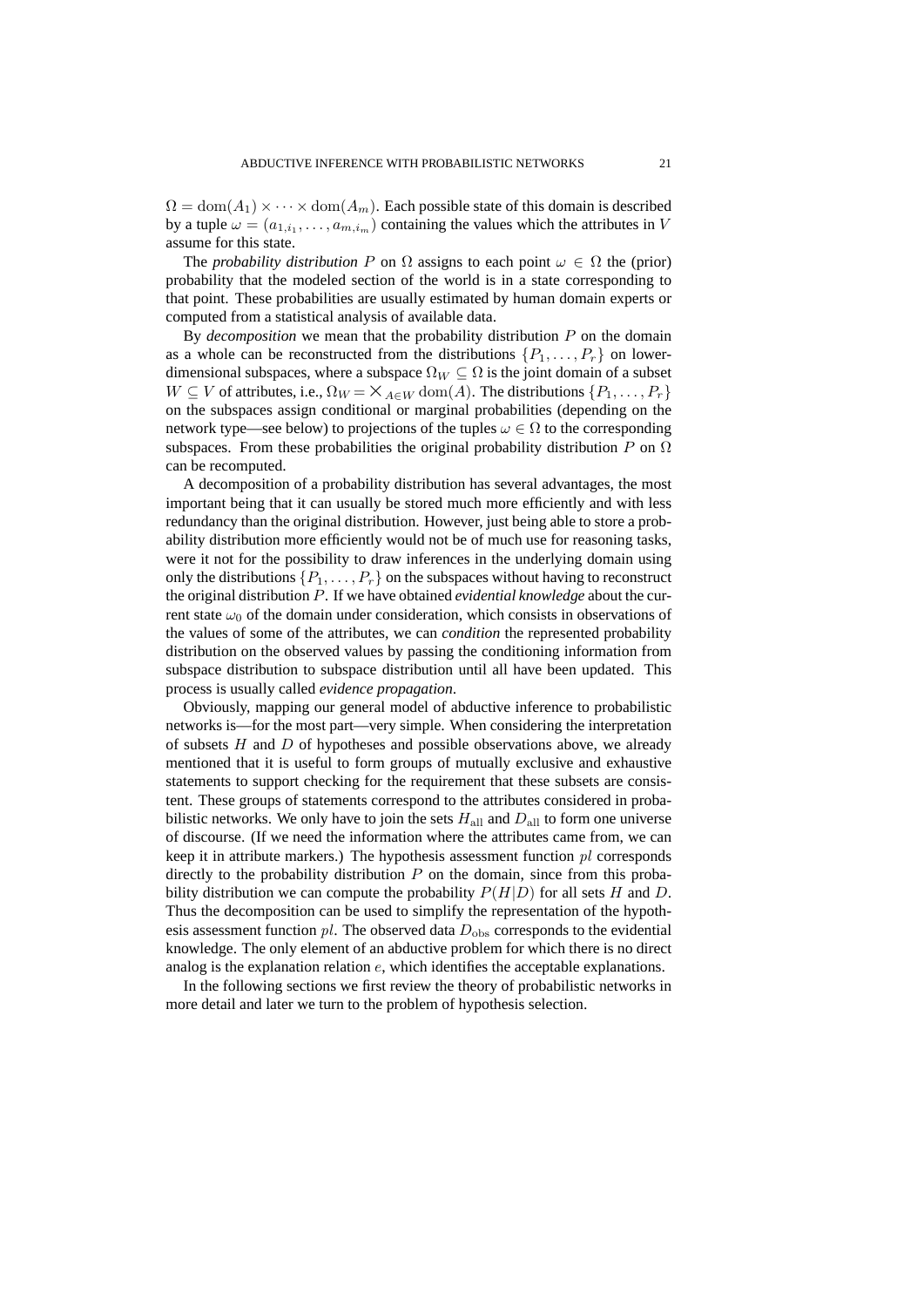## *6.2 Conditional Independence*

Whether and how a given probability distribution  $P$  can be be decomposed into a set  $\{P_1, \ldots, P_r\}$  of distributions on subspaces is determined by the dependence structure of the attributes of the domain  $\Omega$  underlying P. It is clear that attributes that directly depend on each other must appear together at least once in a distribution of the decomposition. A separation is possible only, if they are *conditionally independent* [Dawid, 1979; Pearl, 1992]. That is, if two attributes get independent, if certain other attributes are fixed, their dependence is not genuine, but mediated through other attributes. In this case these two attributes need not appear together in a distribution of the decomposition, but it suffices that there is a "path" connecting them through the mediating attributes. (This already suggests that a decomposition may be representable as a network or graph.)

Conditional probabilistic independence is defined in accordance with the usual notion of stochastic independence as follows:

DEFINITION 9. Let  $X, Y$ , and  $Z$  be three disjoint subsets of attributes in  $V$ .  $X$  is called **conditionally independent** of Y given Z w.r.t. P, written  $X \perp \!\!\!\perp Y \mid Z$ , iff

$$
\forall \omega \in \Omega : P(\omega_{X \cup Y} \mid \omega_Z) = P(\omega_X \mid \omega_Z) \cdot P(\omega_Y \mid \omega_Z)
$$

whenever  $P(\omega_Z) > 0$ .

Here a conditional probability distribution is defined in the usual way, i.e., as

$$
P(\omega_X \mid \omega_Y) = \frac{P(\omega_{X \cup Y})}{P(\omega_Y)}.
$$

The notion of conditional independence provides, as already mentioned, the connection to a graph representation. It has been shown in general that a notion of conditional independence satisfying certain axioms, which are known as the *semigraphoid axioms* [Dawid, 1979; Spohn, 1980; Pearl and Paz, 1987; Smith, 1989], can be used to define a graph structure on the set of attributes. These axioms are

```
symmetry: (X \perp\!\!\!\perp Y \mid Z) \Longrightarrow (Y \perp\!\!\!\perp X \mid Z)decomposition: (W \cup X \perp Y | Z) \Longrightarrow (W \perp Y | Z) \wedge (X \perp Y | Z)weak union: (W \cup X \perp \!\!\! \perp Y \mid Z) \Longrightarrow (X \perp \!\!\! \perp Y \mid Z \cup W)contraction: (W \perp \!\!\!\perp Y \mid Z) \wedge (X \perp \!\!\!\perp Y \mid Z \cup W) \Longrightarrow (W \cup X \perp \!\!\!\perp Y \mid Z)
```
The *symmetry* axiom states that in any state of knowledge  $Z$ , if  $Y$  tells us nothing new about X, then X tells us nothing new about Y . The *decomposition* axiom asserts that if two combined items of information are judged irrelevant to  $X$ , then each separate item is irrelevant as well. The *weak union* axiom states that learning irrelevant information  $W$  cannot help the irrelevant information  $Y$  become relevant to X. The *contraction* axiom states that if we judge W irrelevant to X after learning some irrelevant information  $Y$ , then  $W$  must have been irrelevant before we learned  $Y$ . Together the weak union and contraction properties mean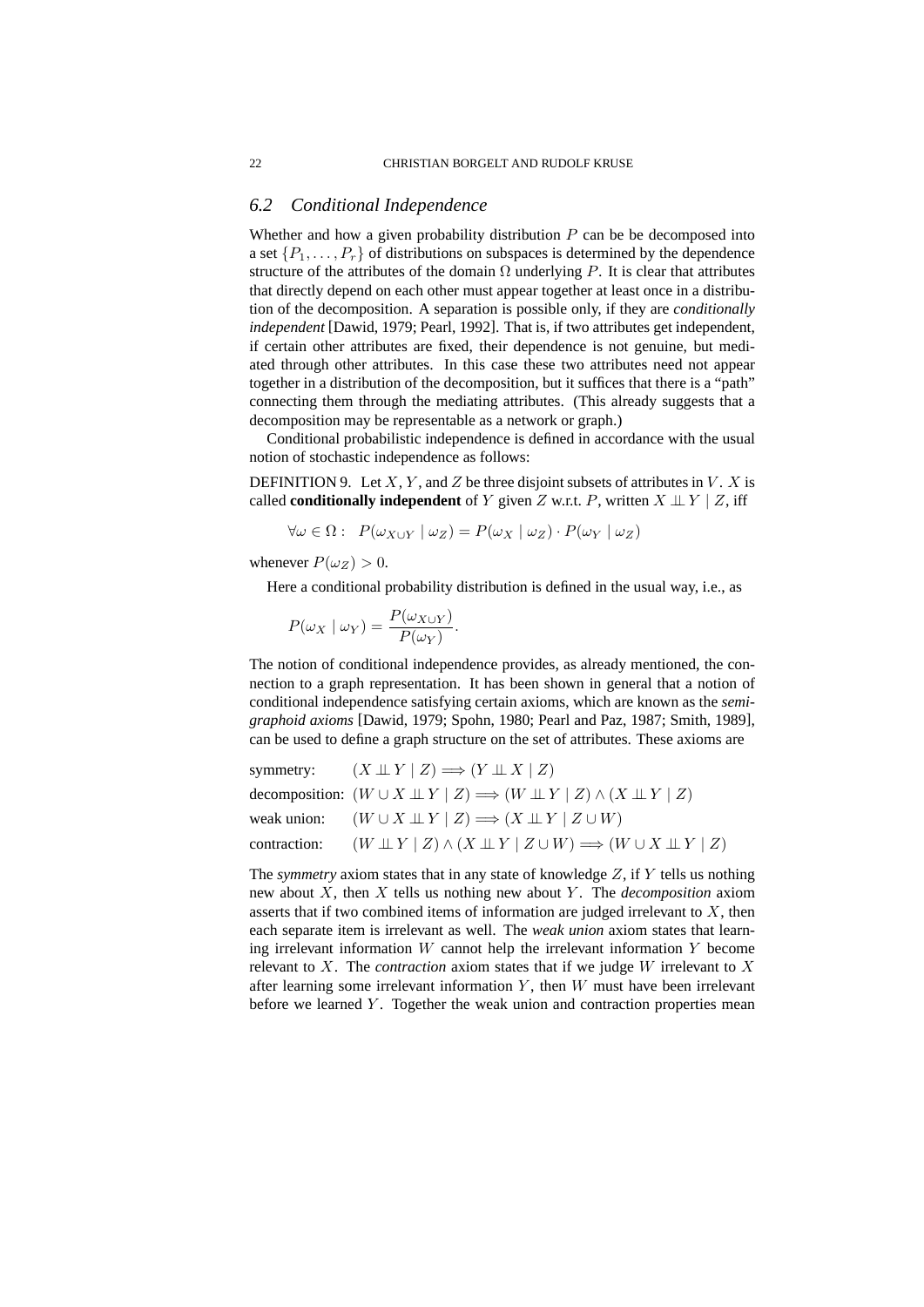that irrelevant information should not alter the relevance of other propositions in the system; what was relevant remains relevant, and what was irrelevant remains irrelevant [Pearl, 1992]. It is plausible that any reasonable notion of conditional independence should satisfy these axioms and, indeed, probabilistic conditional independence does.

# *6.3 Graph Representation*

Given an appropriate notion of conditional independence, i.e., one that satisfies the semi-graphoid axioms, a *conditional independence graph*  $G = (V, E)$  can be defined. Each node of this graph corresponds to an attribute of the underlying domain. The topology of the graph, i.e., which edges are present and which are missing, is used to represent an independence model, i.e., a set of conditional independence statements, of the domain under consideration [Pearl, 1992; Spirtes *et al.*, 1993]: The conditional independence of two sets of attributes given a third is expressed by *separation* of the corresponding node sets by the nodes that correspond to the conditioning attributes.

What is to be understood by "separation" depends on whether the graph is chosen to be directed or undirected. If it is undirected, separation is defined as follows: If  $X, Y$ , and  $Z$  are three disjoint subsets of nodes in an undirected graph, then  $Z$ separates  $X$  from  $Y$ , iff after removing the nodes in  $Z$  and their associated edges from the graph there is no path, i.e., no sequence of consecutive edges, from a node in X to a node in Y. Or, in other words, Z separates X from Y, iff all paths from a node in  $X$  to a node in  $Y$  contain a node in  $Z$ .

For directed graphs, which have to be acyclic, the so-called d*-separation criterion* is used [Pearl, 1992; Verma and Pearl, 1990]: If  $X, Y$ , and  $Z$  are three disjoint subsets of nodes in a directed acyclic graph (DAG), then Z is said to d*-separate*  $X$  from  $Y$ , iff there is no path, i.e., no sequence of consecutive edges (of any directionality), from a node in  $X$  to a node in  $Y$  along which the following two conditions hold:

1. every node with converging edges either is in  $Z$  or has a descendant in  $Z$ ,

2. every other node is not in Z.

With the described notions of separation, we can define the so-called *Markov properties* of graphs [Whittaker, 1990]:

- pairwise: Attributes, whose nodes are non-adjacent in the graph, are conditionally independent given all remaining attributes.
- local: Given the attributes of the adjacent nodes (the neighbors), an attribute is conditionally independent of all remaining attributes.
- global: Any two subsets of attributes, whose corresponding node sets are separated by a third node set, are conditionally independent given the attributes corresponding to the nodes in the third set.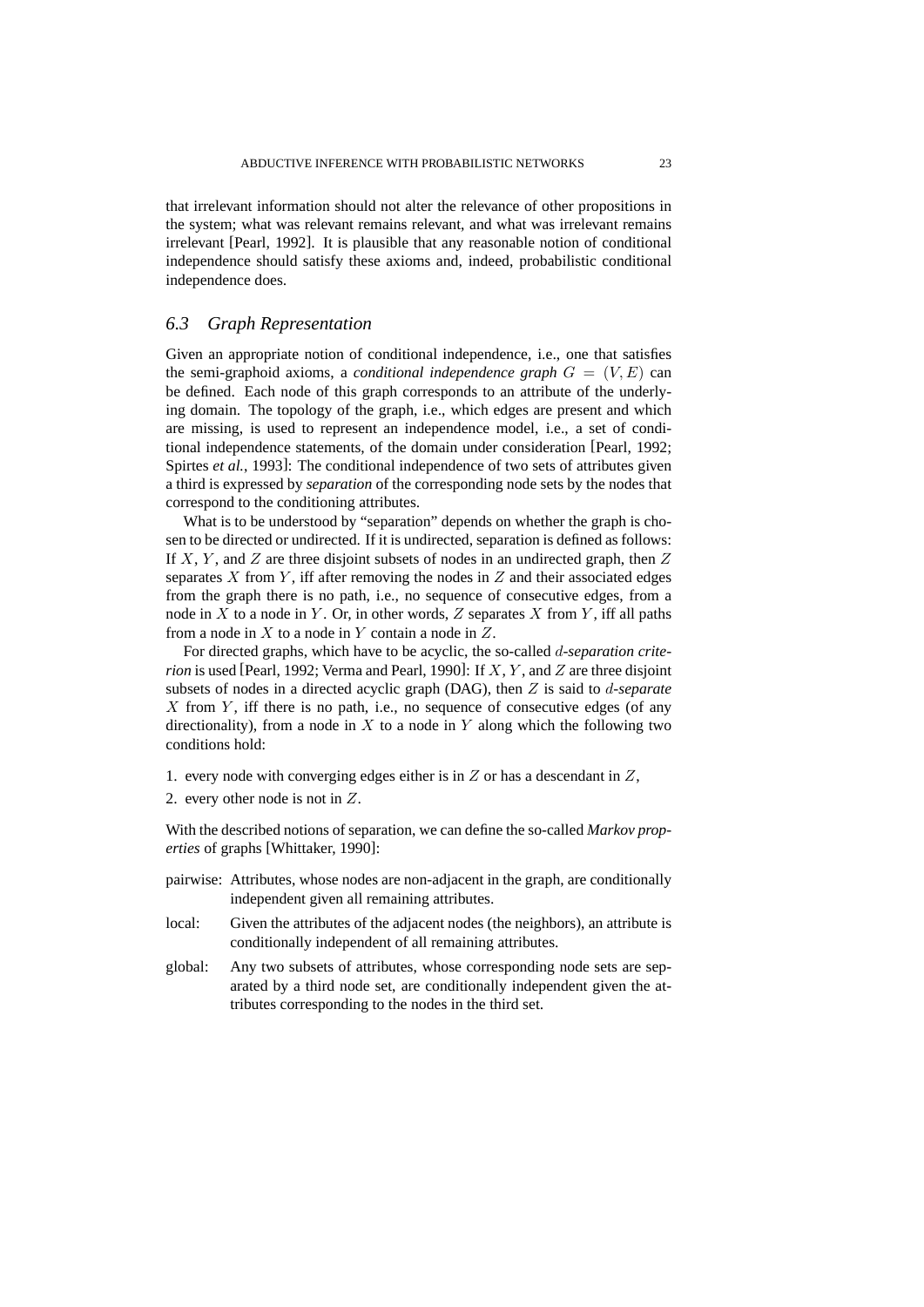Note that the local Markov property is contained in the global, and the pairwise Markov property in the local.

Since the pairwise Markov property refers to the independence of only two attributes, it would be most natural (at least for undirected graphs) to use it to define an independence graph: If two attributes are dependent given all other attributes, there is an edge between their corresponding nodes, otherwise there is no edge [Whittaker, 1990]. But, unfortunately, the three types of Markov properties are not equivalent in general, and it is obvious that we need the *global* Markov property for inferences from multiple observations. However, the above definition can be used, if—in addition to the semi-graphoid axioms—the following axiom holds:

## intersection:  $(W \perp\!\!\!\perp Y \mid Z \cup X) \wedge (X \perp\!\!\!\perp Y \mid Z \cup W) \Longrightarrow (W \cup X \perp\!\!\!\perp Y \mid Z)$

The semi-graphoid axioms together with this one are called the *graphoid axioms*. If they hold for a given notion of conditional independence, an independence graph can be defined via the pairwise Markov condition, since the intersection axiom allows us to infer the global Markov property from the pairwise. If the intersection axiom does not hold, the global Markov property has to be used to define an independence graph. If can be shown that a strictly positive probability distribution satisfies the intersection axiom [Pearl, 1992] and therefore the probability distribution on the domain to be modeled is often required to be strictly positive.

It is clear that an independence graph for a given domain is easy to find. For example, the complete undirected graph, i.e., the graph in which every node is connected directly to every other, always is an independence graph. Similarly, a directed acyclic graph which becomes a complete undirected graph if the directions of the edges are neglected is a trivial independence graph. However, using such graphs would not reduce the amount of data that needs to be stored (see below). Therefore we have to add the condition that the independence graph has to be *sparse* or even *minimal*, i.e., should contain as few edges as possible.

Whether directed acyclic graphs or undirected graphs are used is, to a certain degree, a matter of taste. However, it should be noted that the two types of graphs represent conditional independence relations in fundamentally different ways. There are undirected graphs that represent a set of conditional independence statements that cannot be represented by a single directed acyclic graph, and vice versa.

## *6.4 Factorization*

The conditional independence graph is also called the *qualitative* part of a probabilistic network, since it specifies which attributes are dependent and which are independent, but not the details of the dependences. These are represented in the *quantitative* part of a probabilistic network which consists of a set of probability distributions. W.r.t. the quantitative part of a probabilistic network the conditional independence graph describes a *factorization* of the joint probability distribution P on  $\Omega$ . The exact representation of the quantitative information and the factorization formula depends on the type of the conditional independence graph.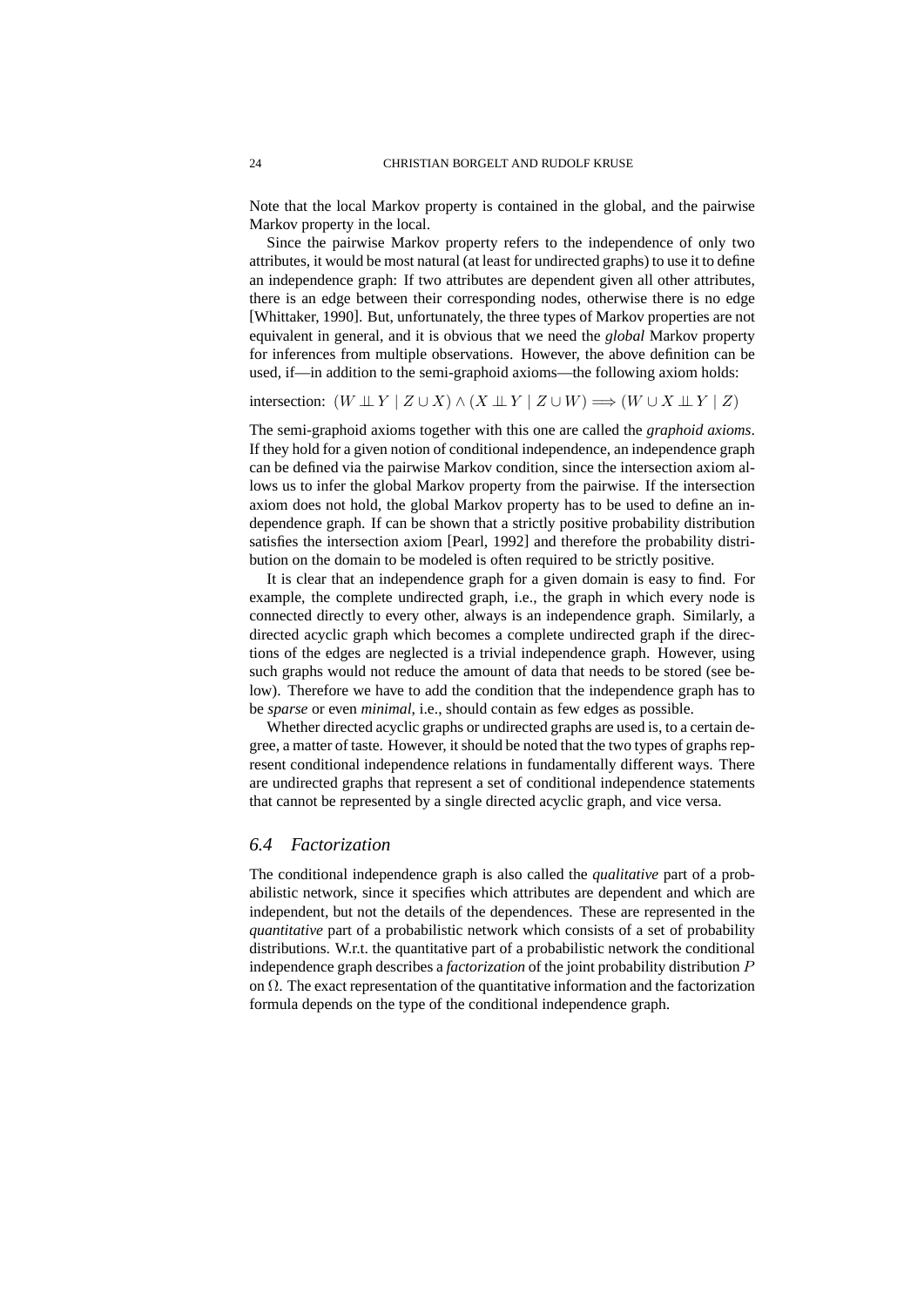**Bayesian networks.** The most popular kind of probabilistic networks in artificial intelligence is the *Bayesian network*, also called *belief network* [Pearl, 1986; Pearl, 1992]. A Bayesian network consists of a directed acyclic graph and a set of conditional probability distributions  $P(\omega_A | \omega_{\text{parents}(A)}), A \in V$ , where  $\text{parents}(A)$  is the set of attributes corresponding to the parents of the node that corresponds to attribute A. That is, there is one probability distribution for each attribute and each distinct instantiation of its parent attributes in the graph. If an attribute does not have any parents, its associated distribution is simply an unconditional distribution.

A Bayesian network describes a factorization of a strictly positive joint probability distribution P on  $\Omega$  w.r.t. a directed acyclic graph into a set of conditional probability distributions according to

$$
\forall \omega \in \Omega: \quad P(\omega) = \prod_{A \in V} P(\omega_A \mid \omega_{\text{parents}(A)}).
$$

These equations can easily be derived from the (generally valid) *chain rule of probability*,

$$
\forall \omega \in \Omega: \quad P(\omega) = \prod_{i=1}^{m} P(\omega_{A_i} \mid \omega_{\{A_1, \dots, A_{i-1}\}}),
$$

and a set of conditional independence statements. The reason is that a conditional independence statement  $X \perp \!\!\! \perp Y | Z$  implies

$$
P(\omega_X \mid \omega_{Y \cup Z}) = P(\omega_X \mid \omega_Z).
$$

Therefore we can cancel from the conditions all attributes of which the attribute  $A_i$ is independent given the remaining attributes and thus arrive at the factorization formula shown above. It should be noted, though, that the achievable simplification may depend on the order of the attributes.

**Markov networks.** An alternative type of probabilistic networks uses undirected graphs and is called a *Markov network* [Lauritzen and Spiegelhalter, 1988; Pearl, 1992]. It represents so-called Markov random fields. Similar to a Bayesian network a Markov network describes a factorization of the joint probability distribution P on  $\Omega$ , but it uses a *potential representation*: A strictly positive probability distribution P on  $\Omega$  factorizes w.r.t. an undirected graph  $G = (V, E)$ , iff

$$
\forall X \in \text{cliques}(G) : \exists \phi_X : \forall \omega \in \Omega : P(\omega) = \prod_{X \in \text{cliques}(G)} \phi_X(\omega_X),
$$

where cliques(G) is the set of all maximal cliques of G, each of which is represented by the set of attributes whose corresponding nodes are contained in it. The *factor potentials*  $\phi_X$  are strictly positive functions defined on  $\Omega_X$ ,  $X \subseteq V$ .

Whether a Bayesian network or a Markov network is chosen to model a given domain is, as already indicated above, to a certain degree a matter of taste. However,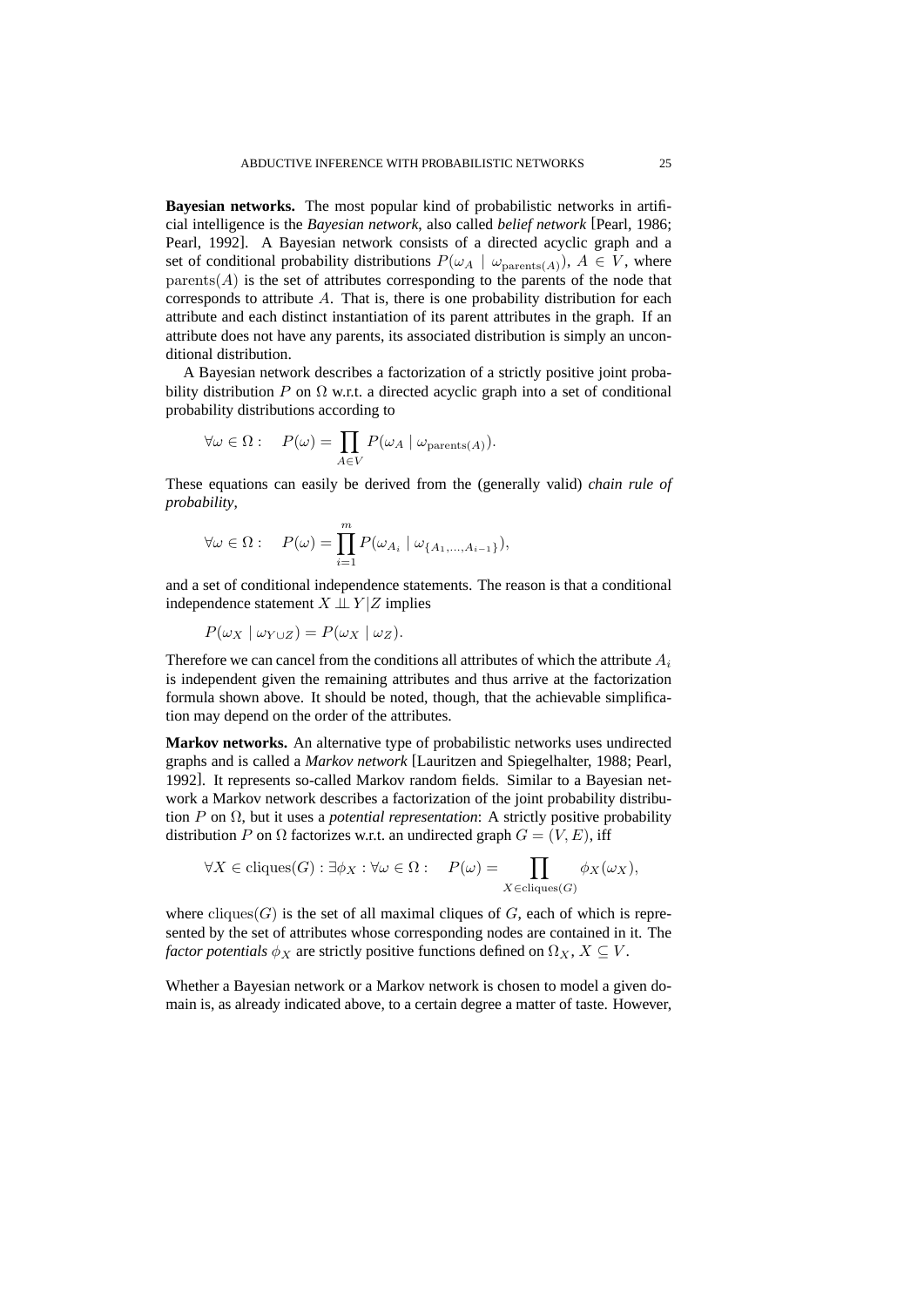

Figure 2. Conditional independence graph of a graphical model for genotype determination and parentage verification of Danish Jersey cattle in the F-blood group system [Rasmussen, 1992].

since a Bayesian network is a directed graph, it is well-suited to represent direct causal dependencies between variables: Often we can choose the directions of the edges (and thus the "directions" of the conditional probabilities) in such a way that they coincide with the direction of the causal influence. This is quite natural for knowledge representation, especially in applications for diagnostic reasoning, i.e., abductive inference, and thus one may prefer Bayesian network models. However, the causal interpretation of Bayesian networks should be handled with care, since it involves strong assumptions about the statistical manifestation of causal dependences [Borgelt and Kruse, 1999].

## *6.5 An Example Network*

As an example of a probabilistic network we consider an application for blood group determination of Danish Jersey cattle in the F blood group system, the primary purpose of which is parentage verification for pedigree registration [Rasmussen, 1992]. The underlying domain is described by 21 attributes, eight of which are observable. The size of the domains of these attributes ranges from two to eight possible values and the total frame of discernment has  $2^6 \cdot 3^{10} \cdot 6 \cdot 8^4 =$ 92 876 046 336 possible states. This space is clearly much too large to be handled as a whole and therefore a decomposition of the expert knowledge about this domain is necessary to make reasoning feasible. Figure 2 lists the attributes and shows the conditional independence graph of this graphical model, which was designed by human domain experts (the graphical model is a Bayesian network and thus the conditional independence graph is a directed acyclic graph). The grey nodes correspond to the observable attributes.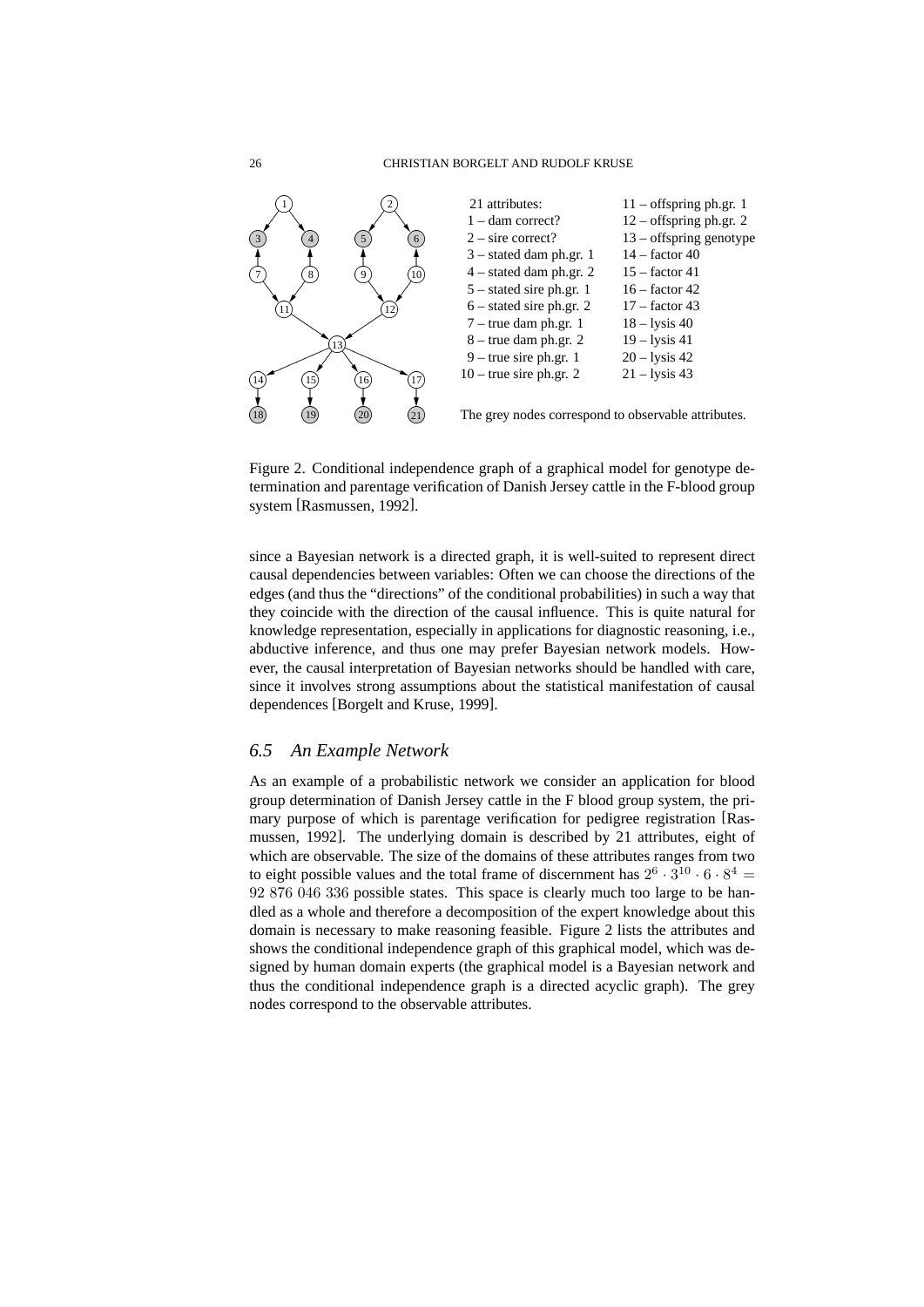| sire |                   | phenogroup    phenogroup stated sire |      |      |  |
|------|-------------------|--------------------------------------|------|------|--|
|      | correct true sire | F1                                   |      | V2   |  |
| yes  | F1                |                                      |      |      |  |
| yes  | V1                |                                      |      |      |  |
| yes  | V <sub>2</sub>    |                                      |      |      |  |
| no   | F1                | 0.58                                 | 0.10 | 0.32 |  |
| no   | V1                | 0.58                                 | 0.10 | 0.32 |  |
| no   | V2                | 0.58                                 | 0.10 | 0.32 |  |

Table 4. Conditional probability distributions for a subgraph of the conditional independence graph shown in Figure 2.

In this example, a decomposition of the joint probability distribution according to the conditional independence graph shown in figure 2 leads to a considerable simplification. Instead of having to determine the probability of each of the 92 876 046 336 elements of the 21-dimensional frame of discernment Ω, only 306 conditional probabilities in subspaces of at most three dimensions need to be specified. An example of a conditional probability table is shown in table 4, which is for the phenogroup 1 of the stated sire of a given calf conditioned on the phenogroup of the true sire of the calf and whether the sire was correctly identified. The numbers in this table are derived from statistical data and the experience of domain experts. The family of all 21 conditional probability tables forms the quantitative part of the graphical model for the Danish Jersey cattle example.

## *6.6 Evidence Propagation*

After a probabilistic network has been constructed, it can be used to do reasoning. In the Danish Jersey cattle example, for instance, the phenogroups of the stated dam and the stated sire can be determined and the lysis values of the calf can be measured. With this information it becomes possible to assess whether the stated parents of the calf are the true parents or whether the breeder has made a mistake (or has attempted to deceive the registration office).

However, reasoning in a probabilistic network is not always completely straightforward. Considerations of efficiency make it often advisable to transform a graphical model into a form that is better suited for propagating the evidential knowledge and computing the resulting marginal distributions for the unobserved attributes. We briefly sketch here a popular efficient reasoning method known as *clique tree propagation* (CTP) [Lauritzen and Spiegelhalter, 1988; Castillo *et al.*, 1997], which involves transforming the conditional independence graph into a clique tree. A well-known interactive software tool for probabilistic reasoning in clique trees is HUGIN [Andersen *et al.*, 1989].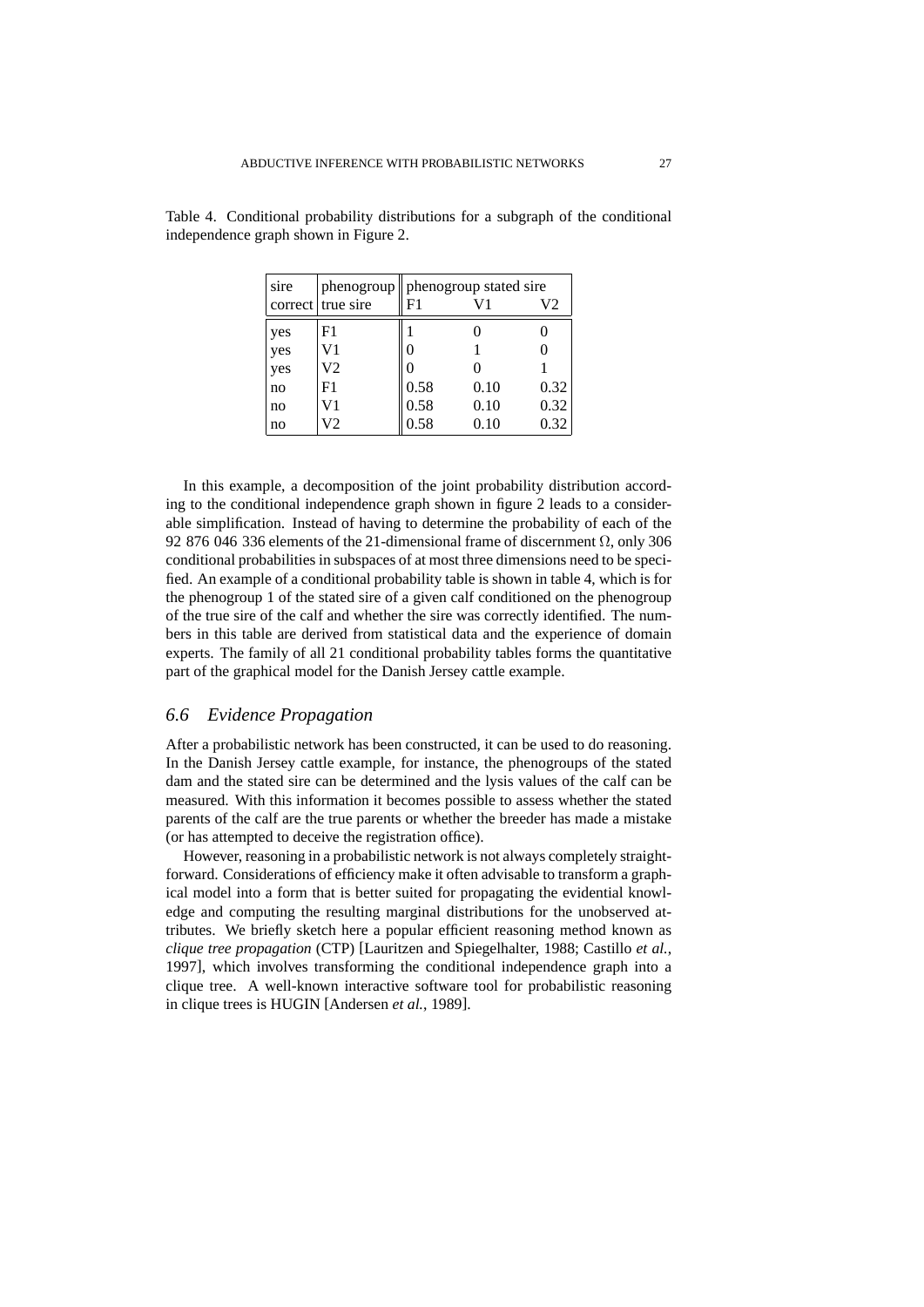

Figure 3. Triangulated moral graph (left) and clique tree (right) for the graphical model shown in Figure 2. The dotted lines are the edges added when parents were "married".

The transformation into a clique tree is carried out as follows: If the conditional independence graph is a directed acyclic graph, it is first turned into an undirected graph by constructing its associated *moral graph* [Lauritzen and Spiegelhalter, 1988]. A moral graph is constructed from a directed acyclic graph by "marrying" the parent nodes of all nodes (hence the name "moral graph"). This is done by simply adding undirected edges between the parents. The directions of all other edges are discarded. In general the moral graph satisfies only a subset of the independence relations of the underlying directed acyclic graph, so that this transformation may result in a loss of independence information. The moral graph for the Danish Jersey Cattle example is shown on the left in figure 3. The edges that were added when parents were "married" are indicated by dotted lines.

In a second step, the undirected graph is triangulated. (If the conditional independence graph is an undirected graph right from the start, this is the first step to be carried out.) An undirected graph is called *triangulated*, if all cycles containing at least four nodes have a chord, where a chord is an edge that connects two non-adjacent nodes of the cycle. To achieve triangulation, it may be necessary to add edges, which may result in a (further) loss of independence information. In the Danish Jersey cattle example, however, the moral graph shown on the left in figure 3 is already triangulated, so no new edges need to be introduced.

Finally, the triangulated graph is turned into a clique tree by finding the maximal cliques, where a clique (see above) is a fully connected subgraph, and it is maximal, if it is not contained in another clique. In the clique tree there is one node for each maximal clique of the triangulated graph and its edges connect nodes that represent cliques having attributes in common. It should be noted that in general the clique tree is not unique, because often different sets of edges can be chosen.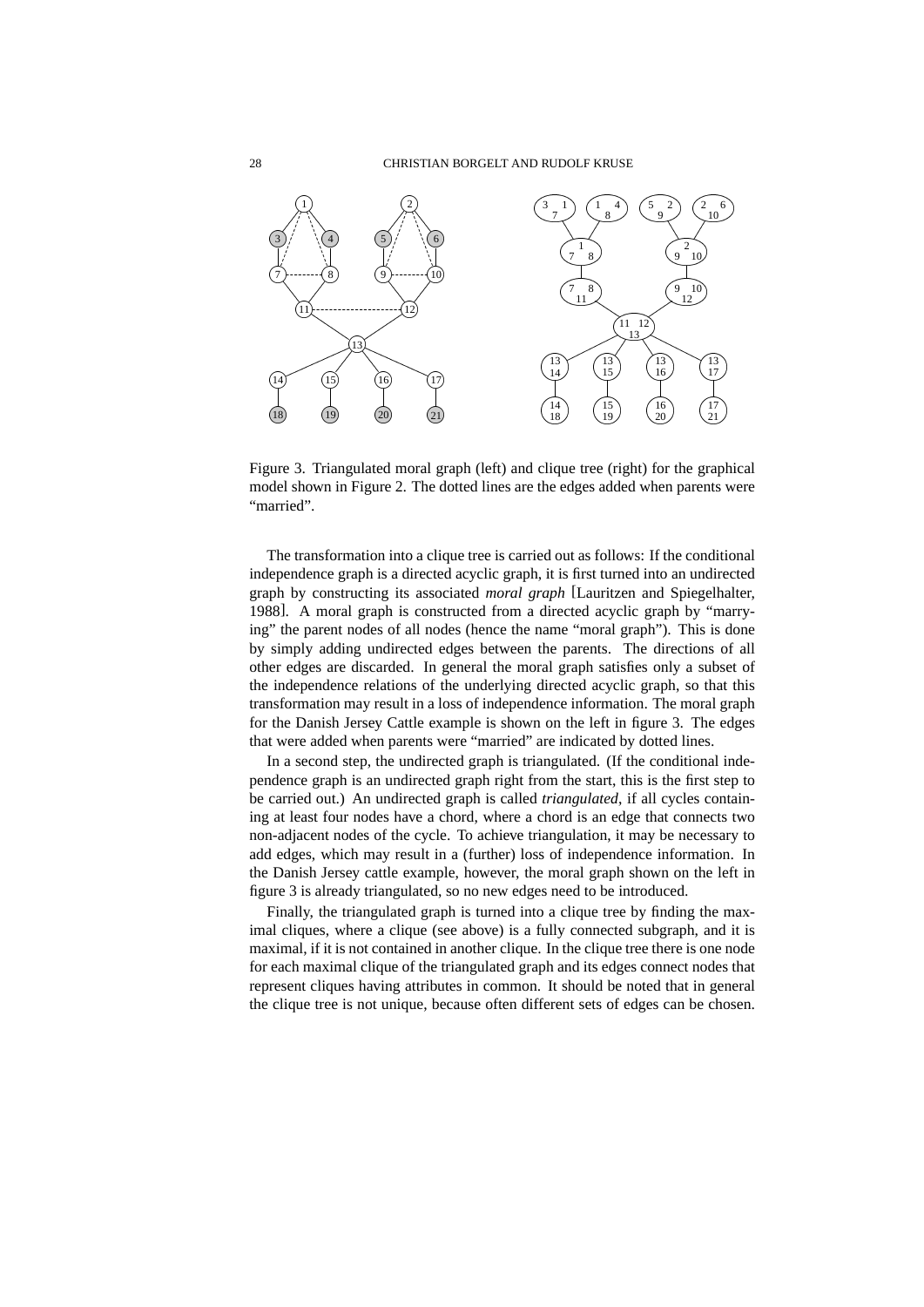The clique tree for the Danish Jersey cattle example is shown on the right in figure 3. Detailed information on triangulation, clique tree construction and other related graph-theoretical problems can be found in [Castillo *et al.*, 1997].

The quantitative part of a graphical model, of course, has to be transformed, too. From the quantitative information of the original graphical model one has to compute a marginal distribution for each of the subspaces represented by the nodes of the clique tree. For the Danish Jersey cattle example, we have to compute a marginal distribution for the subspace formed by the attributes 1, 3, 7, one for the subspace formed by the attributes 1, 4, 8, and so on.

Having constructed a clique tree, which is merely a preliminary operation to make evidence propagation more efficient, we can finally turn to evidence propagation itself. Evidence propagation in clique trees is basically an iterative extension and projection process. When evidence about the value of an attribute becomes available, it is first extended to a clique tree node the attribute is contained in. This is done by conditioning the associated marginal distribution. We call this an extension, since by this conditioning process we go from restrictions on the values of a single attribute to restrictions on tuples of attribute values. Hence the information is extended from a single attribute to a subspace formed by several attributes. Then the conditioned distribution is projected to all intersections of the clique tree node with other nodes. Via these projections the information can be transferred to other nodes, where the process repeats: First it is extended to the subspace represented by the node, then it is projected to the intersections connecting it to other nodes. The process stops when all nodes have been updated.

The propagation scheme outlined above and the subsequent computation of posterior marginal distributions for the unobserved attributes can easily be implemented by locally communicating node- and edge-processors. These processor also serve the task to let pieces of information "pass" each other without interaction. Such bypassing is necessary, if the propagation operations in the underlying uncertainty calculus are not idempotent, that is, if incorporating the same information twice can invalidate the results. This is the case in probabilistic reasoning. This problem is also the reason why the clique graph is usually required to be a *tree*: If there were loops, information could travel on two or more different paths to the same destination and thus be incorporated twice.

Of course, clique tree propagation is not the only known evidence propagation scheme. Others include bucket elimination [Dechter, 1996; Zhang and Poole, 1996] and iterative proportional fitting [Whittaker, 1990]. Commonly used evidence propagation algorithms differ from each other w.r.t. the network structures they support. For example, both bucket elimination and iterative proportional fitting can also be used with networks that contain cycles.

# *6.7 Hypothesis Selection*

As already indicated at the beginning of this section, probabilistic networks mainly provide means to represent the hypothesis assessment function  $pl$ . However, in a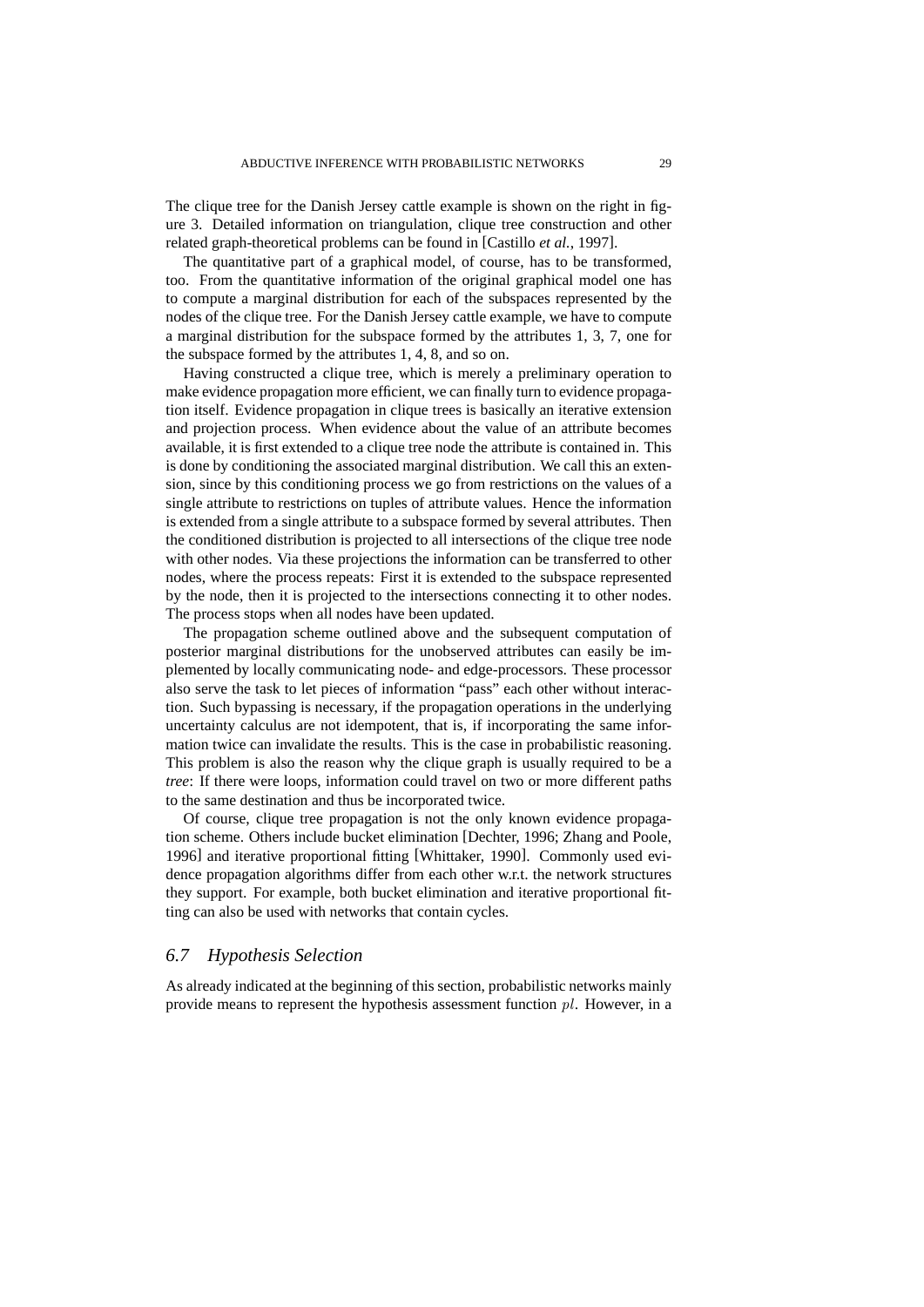probabilistic network there is no direct analog to the explanation relation e of our general model of an abductive problem. That is, with a probabilistic network, we can easily compute the plausibility of a given hypothesis, but we cannot check whether the hypothesis is semantically acceptable.

In applications tailored for a specific application this is often irrelevant, because from the application it can be clear what attributes we are interested in and therefore we only have to compute the most probable tuple of values for the subspace formed by these attributes. As an example consider again the Danish Jersey Cattle example discussed above. Its primary purpose is, as already mentioned, parentage verification. That is, we are interested in the values of two variables, namely "Dam correct?" and "Sire correct?". All other unobservable variables are only there to structure the available expert knowledge about the domain. For the two attributes, however, which indicate whether the stated dam is the true dam and whether the stated sire is the true sire, we compute the probability of all possible combinations and select the most probable one. Actually, in the original network there is an additional node "Parent correct?" which combines these hypotheses in a single attribute. In the discussion above, we discarded this node, because it does not carry real information, but only makes the clique tree unnecessarily complex. In cases like these, where a set of attributes can be fixed in advance, a probabilistic network approach to abductive reasoning is most powerful.

To identify the most probable tuple in a subspace formed by a set of attributes, may not always be appropriate, though. If, for instance, not all acceptable (compound) hypotheses consist of the same number of atomic hypotheses, we cannot use it, because it may result in hypotheses too specific for a given problem. However, even in this case the probabilistic network alone may contain enough information to select the best acceptable hypothesis. For example, the structure of the network can provide information how to restrict the set of attributes we have to take into account to form a (compound) hypothesis. Obviously, it is sufficient to select a set of explanatory attributes (i.e., attributes derived from  $H_{\text{all}}$ ) in such a way that the observed attributes and the remaining attributes are conditionally independent given the selected attributes. A (compound) hypothesis formed from these attributes has to be considered complete because due to the interpretation of the semi-graphoid axioms (see above) the remaining attributes are irrelevant for the observations. Of course, such a restriction does not guarantee that the selected (compound) hypothesis is semantically acceptable, but it may help to restrict the set of hypotheses one has to consider. The idea can be enhanced by the requirement that a reasonable hypothesis should make the observed data more likely than it is without it or that the observed data should make an acceptable hypothesis more likely. However, as we showed with a simple example above, a higher likelihood is not sufficient for a semantically acceptable hypothesis.

If these approaches, which try to do without additional information, are not feasible, we have to add some structure to represent (a simplification of) the explanation relation e. A very manageable structure results, if we have an independent abductive problem and thus can represent the relation  $e$  as a simple table with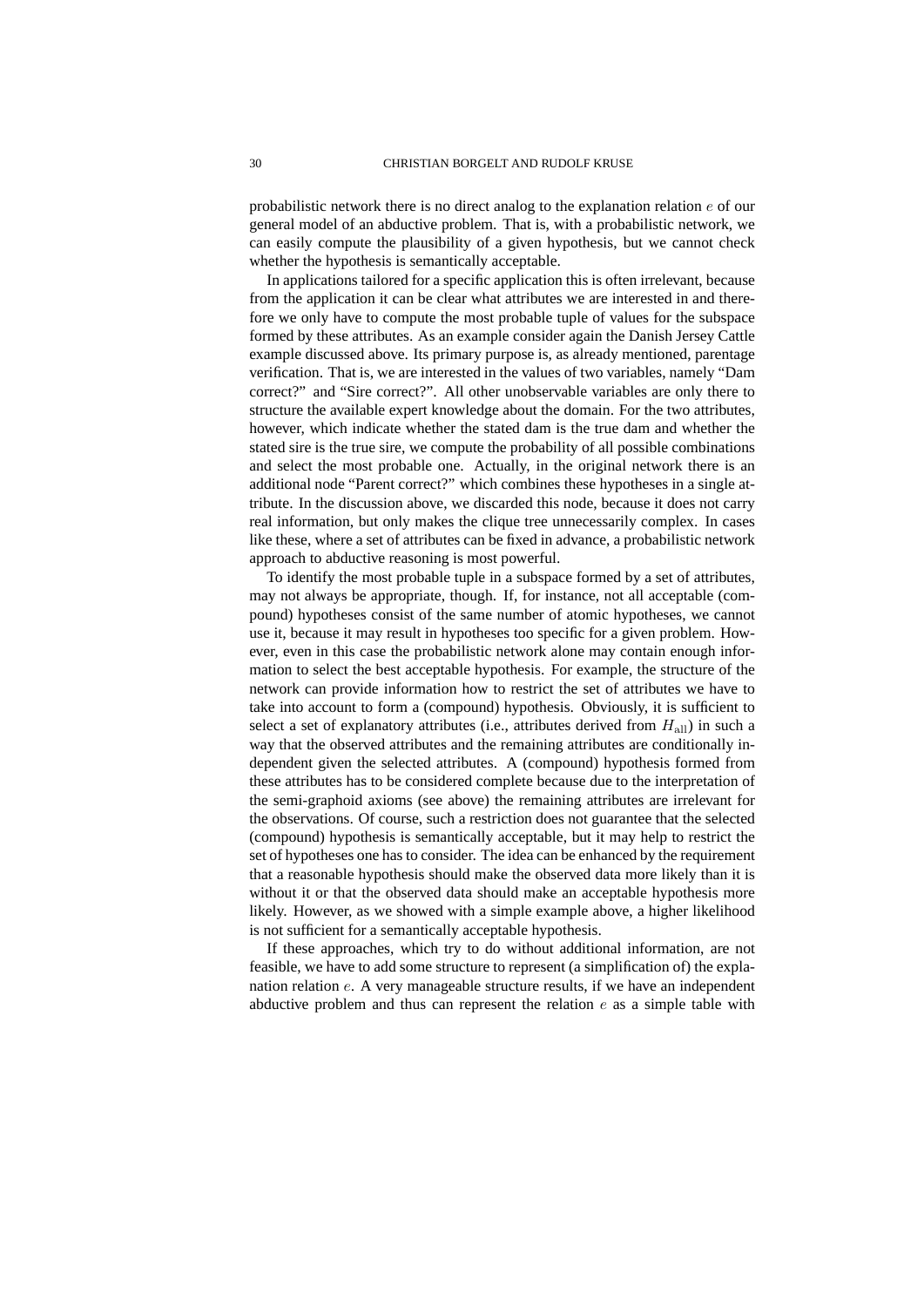$H_{\text{all}}$  lines and  $D_{\text{all}}$  columns. In this case the probabilistic network helps to avoid the strong probabilistic independence assumptions underlying D-independent and HD-independent abductive problems. We only need the logical independence assumptions needed to simplify the representation of the relation  $e$ . If even these logical assumptions are too strong, we can enhance the table of the relation  $e$  for an independent abductive problem by an explicit list of (compound) hypotheses, for which "constructive" or "destructive inference" occurs, *i.e.*, those (compound) hypotheses which can explain more than the sum of their elements and those, which can explain less (examples of such situation we gave above). Provided this list is of moderate size, the problem remains tractable. A more detailed discussion can be found in [Bylander *et al.*, 1991; Borgelt, 1992].

## *6.8 Learning from Data*

A probabilistic network is a powerful tool to support reasoning—as soon as it is constructed. Its construction by human experts, however, can be tedious and time consuming. Therefore recent research in probabilistic graphical models focused on learning them from a database of sample cases. In accordance with the two components of graphical models, one distinguishes between *quantitative* and *qualitative* (or *structural*) *network induction*.

**Quantitative network induction** for a given network structure consists in estimating the joint probability distribution  $P$ , where  $P$  is selected from a family of parameterized probability distributions. A lot of approaches have been developed in this field, using methods such as maximum likelihood, maximum penalized likelihood, or fully Bayesian approaches, which involve different computational techniques of probabilistic inference such as the expectation maximization (EM) algorithm, Gibbs sampling, Laplace approximation, and Monte Carlo methods. For an overview, see [Buntine, 1994; Spiegelhalter *et al.*, 1993].

**Qualitative network induction** consists in learning a network structure from a database of sample cases. In principle one could use the factorization property of a probabilistic network to evaluate its quality by comparing for each  $\omega \in \Omega$  the probability computed from the network with the relative frequency found in the database to learn from. However, this approach is usually much too costly.

Other methods are based on linearity and normality assumptions [Pearl and Wermuth, 1993], rely on the extensive testing of conditional independences (CI tests) [Verma and Pearl, 1992], or use a Bayesian approach [Cooper and Herskovits, 1992; Lauritzen *et al.*, 1993]. Unfortunately, the first group is fairly restrictive, CI tests tend to be unreliable unless the volume of data is enormous, and with an increasing number of vertices they soon become computationally intractable. Bayesian learning requires debatable prior assumptions (for example, default uniform priors on distributions, uniform priors on the possible graphs) and also tends to be inefficient unless greedy search methods are used.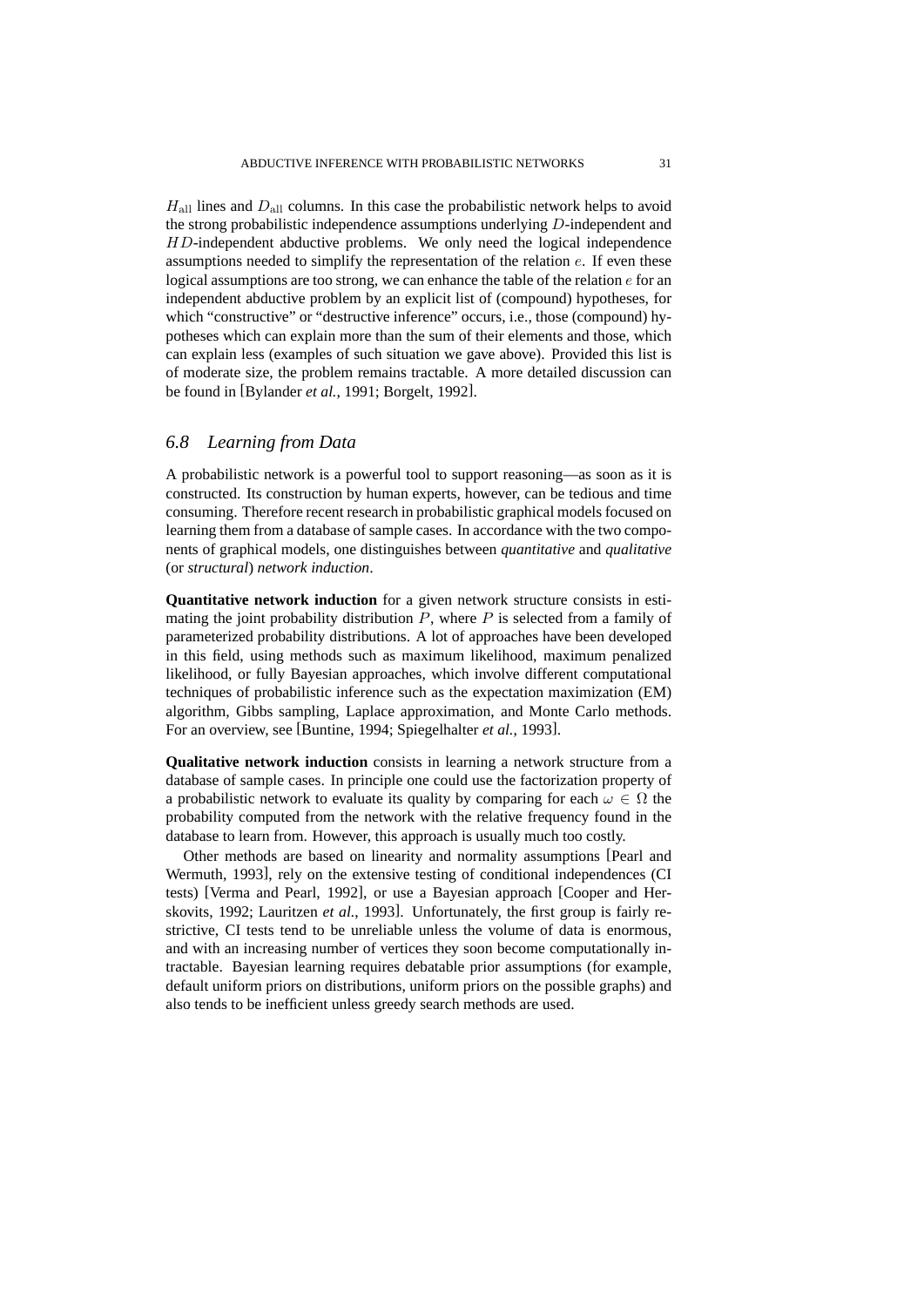Nevertheless, several network induction algorithms have successfully been applied. The oldest example is an algorithm to decompose a multi-variate probability distribution into a tree of two-dimensional distributions [Chow and Liu, 1968]. It uses mutual information as an evaluation measure and optimum weight spanning tree construction as a search method.

Another example is the  $K2$  algorithm [Cooper and Herskovits, 1992], which uses a greedy parent search and a Bayesian evaluation measure. Its drawback, which consists in the fact that it needs a topological order of the attributes, can be overcome by a hybrid algorithm [Singh and Valtorta, 1993], which combines CI tests (to find a topological order) and  $K2$  (to construct the Bayesian network with respect to this topological order). Unfortunately,  $K2$  can deal only with complete and precise data. The treatment of missing values and hidden variables is clear only from a theoretical point of view [Cooper and Herskovits, 1992].

A third algorithm, which uses a backward search strategy, has been described in [Højsgaard and Thiesson, 1994].

Several evaluation measures, which can be used with optimum weight spanning tree construction and greedy parent search as well as other search methods, are surveyed in [Borgelt and Kruse, 1997].

## 7 SUMMARY

In this paper we considered how probabilistic networks can support abductive reasoning. Starting from a definition of an abductive inference as a reductive, i.e., explanatory inference whose conclusion is a particular statement, we showed how probability theory enters ours consideration due to two reasons: In the first place, if we want to handle real world problems, we have to take into account statistical conditionals. Secondly, in order to reduce the chances of an incorrect result, we have to assess and compare the conclusions of abductive inferences. Based on a general model of abductive inference we showed that a direct approach to represent a hypothesis assessment function is not feasible and thus simplifications are required. Although straightforward simplifications lead to a manageable model, they involve strong presuppositions which cannot reasonably be expected to hold in applications. As a solution probabilistic networks suggest themselves as well-established technique to decompose a multi-variate probability distribution in order to make reasoning in high-dimensional domains possible. They are very well-suited to represent the hypothesis assessment function of abductive problem solving. However, it may be necessary to enhance them by a method to identify the acceptable hypotheses, because the raw probabilistic information they represent is often not sufficient for this task.

*Department of Knowledge Processing and Language Engineering, Otto-von-Guericke-University of Magdeburg, Germany.*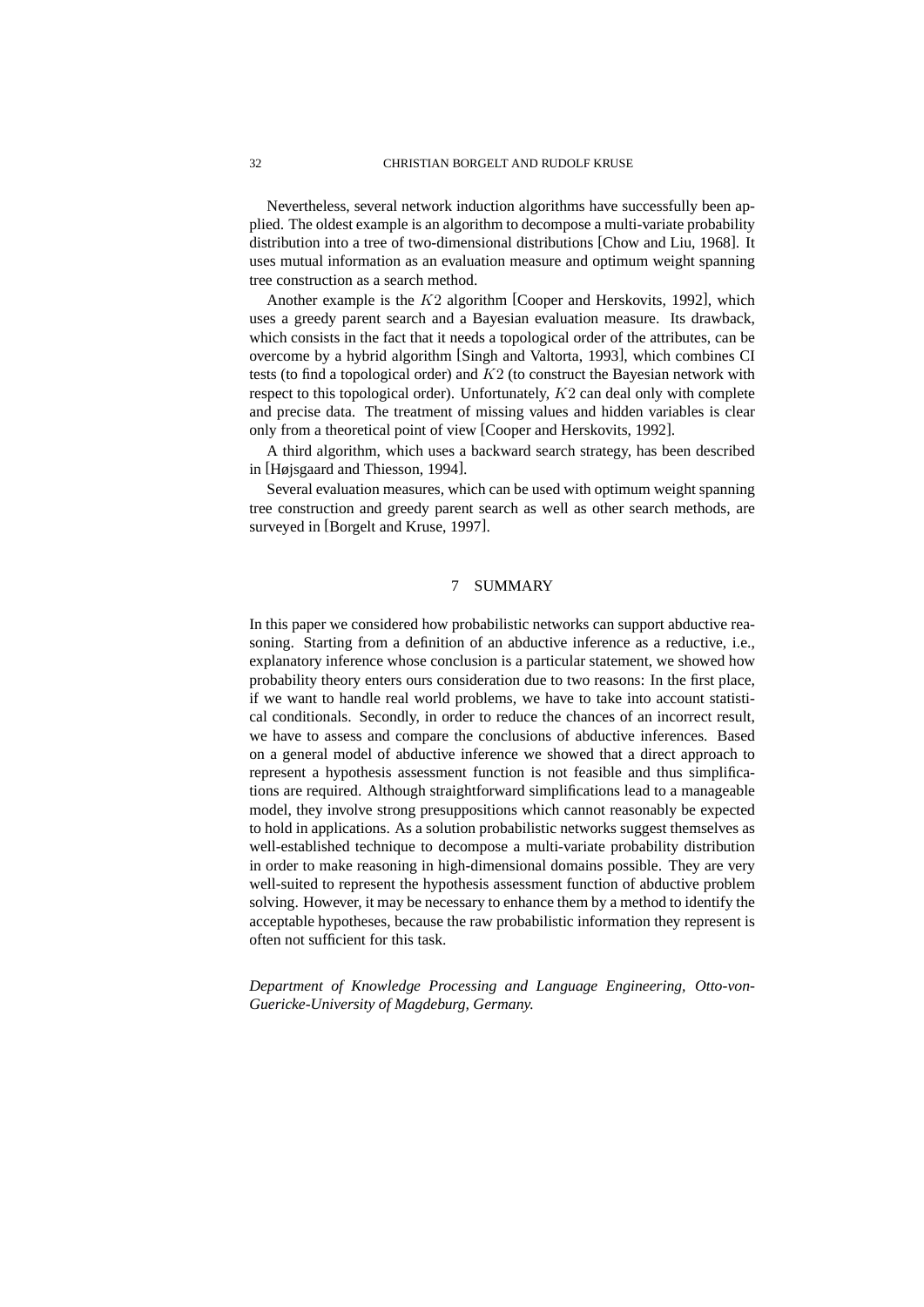#### **REFERENCES**

- [Andersen *et al.*, 1989] S. K. Andersen, K. G. Olesen, F. V. Jensen and F. Jensen. HUGIN a shell for building Bayesian belief universes for expert systems. *Proceedings of the 11th International Joint Conference on Artificial Intelligence (IJCAI'89, Detroit, MI)*, 1080–1085. Morgan Kaufman, San Mateo, CA, 1989.
- [Baldwin *et al.*, 1995] J. F. Baldwin, T. P. Martin and B.W. Pilsworth. *FRIL Fuzzy and Evidential Reasoning in Artificial Intelligence*. Research Studies Press/J. Wiley & Sons, Taunton/Chichester, 1995.
- [Bochenski, 1954] I. M. Bocheński. *Die zeitgenössischen Denkmethoden*. Franke-Verlag, Tübingen, 1954.
- [Borgelt, 1992] C. Borgelt. *Konzeptioneller Vergleich verschiedener numerischer und logischer An*sätze abduktiver Inferenz. Diplomarbeit, TU Braunschweig, 1992.
- [Borgelt and Kruse, 1997] C. Borgelt and R. Kruse. Evaluation measures for learning probabilistic and possibilistic networks. *Proceedings of the 6th IEEE International Conference on Fuzzy Systems (FUZZ-IEEE'97, Barcelona)*, Vol. 2:1034–1038. IEEE Press, Piscataway, NJ, 1997.
- [Borgelt and Kruse, 1999] C. Borgelt and R. Kruse. A Critique of Inductive Causation. *Proc. 5th European Conf. on Symbolic and Quantitative Approaches to Reasoning and Uncertainty (EC-SQARU'99, London), LNAI 1638*, 68–79. Springer, Heidelberg, 1999.
- [Buntine, 1994] W. Buntine. Operations for learning with graphical models. *Journal of Artificial Intelligence Research* 2:159–225, 1994.
- [Bylander *et al.*, 1991] T. Bylander, D. Allemang, M. C. Tanner and J. R. Josephson. The computational complexity of abduction. *Artificial Intelligence* 49: 25–60. North-Holland, Amsterdam, 1991.
- [Castillo *et al.*, 1997] E. Castillo, J. M. Gutierrez and A. S. Hadi. *Expert Systems and Probabilistic Network Models*. Springer, New York, NY, 1997.
- [Charniak and McDermott, 1985] E. Charniak and D. McDermott. *Introduction to Artificial Intelligence*. Addison-Wesley, Reading, MA, 1985.
- [Chow and Liu, 1968] C. K. Chow and C. N. Liu. Approximating discrete probability distributions with dependence trees. *IEEE Trans. on Information Theory* 14(3):462–467. IEEE Press, Piscataway, NJ, 1968.
- [Cooper and Herskovits, 1992] G. F. Cooper and E. Herskovits. A Bayesian method for the induction of probabilistic networks from data. *Machine Learning* 9:309–347. Kluwer, Dordrecht, 1992.
- [Dawid, 1979] A. Dawid. Conditional independence in statistical theory. *SIAM Journal on Computing* 41:1–31, 1979.
- [Dechter, 1996] R. Dechter. Bucket elimination: a unifying framework for probabilistic inference. *Proceedings of the 12th Conference on Uncertainty in Artificial Intelligence (UAI'96, Portland, OR)*, 211–219. Morgan Kaufman, San Mateo, CA, 1996.
- [Dubois and Prade, 1988] D. Dubois and H. Prade. *Possibility Theory*. Plenum Press, New York, NY, 1988.
- [Hempel, 1966] C. G. Hempel. *Philosophy of Natural Science*. Prentice-Hall, Englewood Cliffs, NJ, 1966.
- [Højsgaard and Thiesson, 1994] S. Højsgaard and B. Thiesson. BIFROST block recursive models induced from relevant knowledge, observations, and statistical techniques. *Computational Statistics and Data Analysis*, 1994.
- [Josephson and Josephson, 1996] J. R. Josephson and S. G. Josephson. *Abductive Inference Computation, Philosophy, Technology*. Cambridge University Press, Cambridge, MA, 1996.
- [Kruse *et al.*, 1991] R. Kruse, E. Schwecke, and J. Heinsohn. *Uncertainty and Vagueness in Knowledge-based Systems: Numerical Methods (Series: Artificial Intelligence)*. Springer, Berlin, Germany 1991
- [Lauritzen and Spiegelhalter, 1988] S. L. Lauritzen and D. J. Spiegelhalter. Local computations with probabilities on graphical structures and their application to expert systems. *Journal of the Royal Statistical Society, Series B*, 2(50):157–224. Blackwell, Oxford, 1988.
- [Lauritzen *et al.*, 1993] S. L. Lauritzen, B. Thiesson and D. Spiegelhalter. Diagnostic systems created by model selection methods — a case study. *Proceedings of the 4th International Workshop on Artificial Intelligence and Statistics (Fort Lauderdale, FL)*, pp. 93–105, 1993.
- [Losee, 1993] J. Losee. *A Historical Introduction to the Philosophy of Science (3rd edition)*. Oxford University Press, Oxford, 1993.